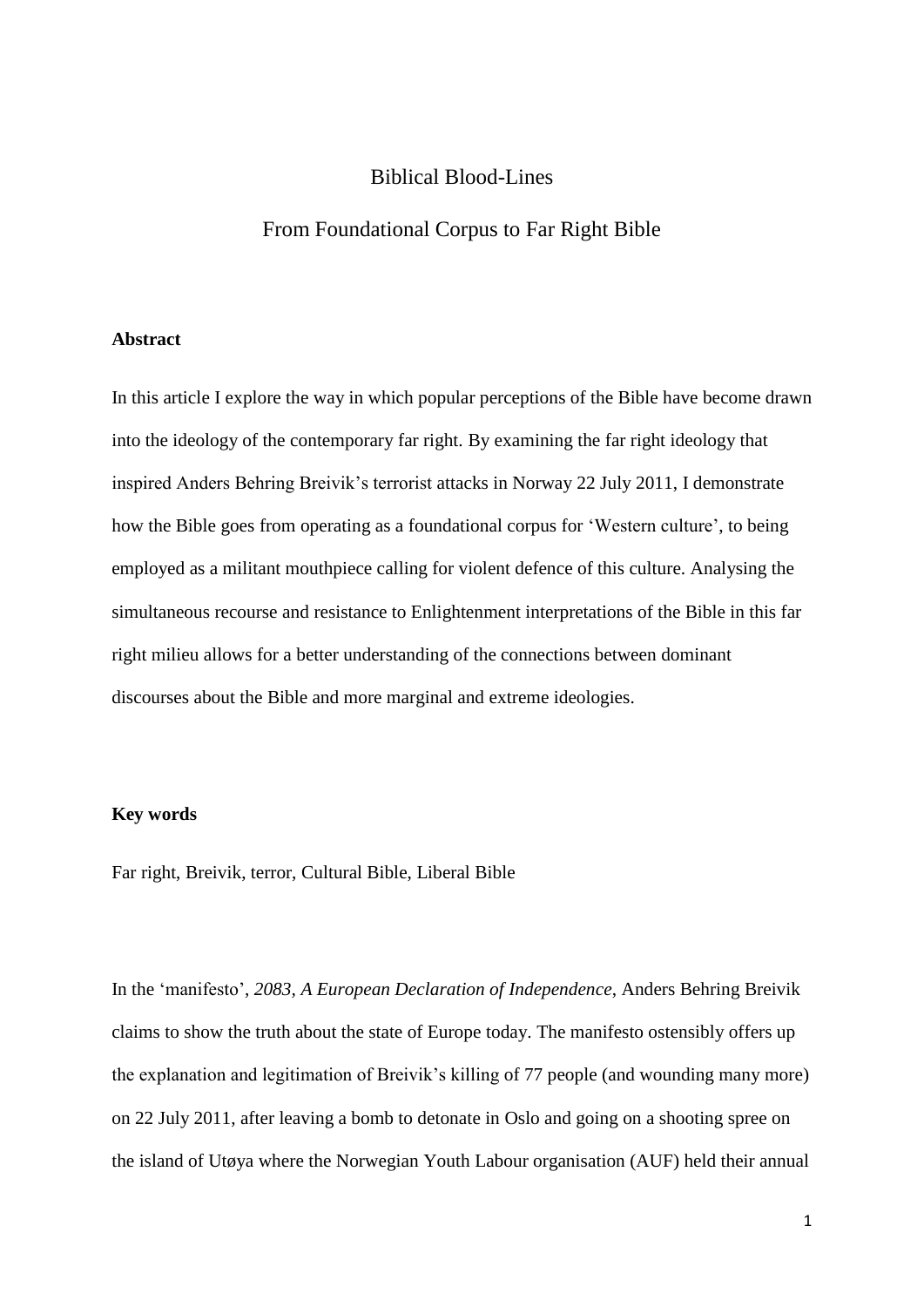summer camp. The manifesto is a patch-work composition, cobbled together from blogs, books, websites and Breivik's own writings. It argues that an "Islamic Imperialism" is taking hold in Europe, supported by a "totalitarian" political correctness embedded in the dominant forces in European politics, higher education, and media.<sup>1</sup> The manifesto is compiled in the name of a "Western European Resistance", "for all "European patriots", and "cultural conservatives".<sup>2</sup> What Breivik calls 'Western culture'<sup>3</sup> is seen as radically threatened by multiculturalism.<sup>4</sup> Multiculturalism is presented as profoundly anti-Christian,<sup>5</sup> leading to "the ongoing Islamic colonisation of Europe through demographic warfare (facilitated by our own leaders)."<sup>6</sup> The ultimate aim outlined in the manifesto is to repel the spread of Islam along

<sup>1</sup> Manifesto, pp. 20-21. I refer to the PDF version that can be found online at [https://publicintelligence.net/anders-behring-breiviks-complete-manifesto-2083-a-european](https://publicintelligence.net/anders-behring-breiviks-complete-manifesto-2083-a-european-declaration-of-independence/)[declaration-of-independence/](https://publicintelligence.net/anders-behring-breiviks-complete-manifesto-2083-a-european-declaration-of-independence/) (last accessed 14/07/17). The page numbers correspond to those found on the PDF.

 $<sup>2</sup>$  Manifesto, p. 13.</sup>

**.** 

<sup>3</sup> It is usually left unclear what exactly the 'West' or 'Western culture' is. For Breivik and his ideologues it is often used interchangeably with Europe or Western Europe, as a way of including the U.S. Mostly it is used to denote simply what is considered not-Islam. As I am discussing American and European figures Breivik was inspired by, I refer throughout to the West, as it is used mostly interchangeably with Europe in this discourse and without any clear differentiation between them.

<sup>4</sup> The Norwegian Labour Party were a target because they were perceived to represent values of multiculturalism, with former priminister Gro Harlem Brundtland (who had visited Utøya earlier that day) held up as a particular 'problem'.

 $<sup>5</sup>$  Manifesto, p. 692.</sup>

6 Ibid., p. 16.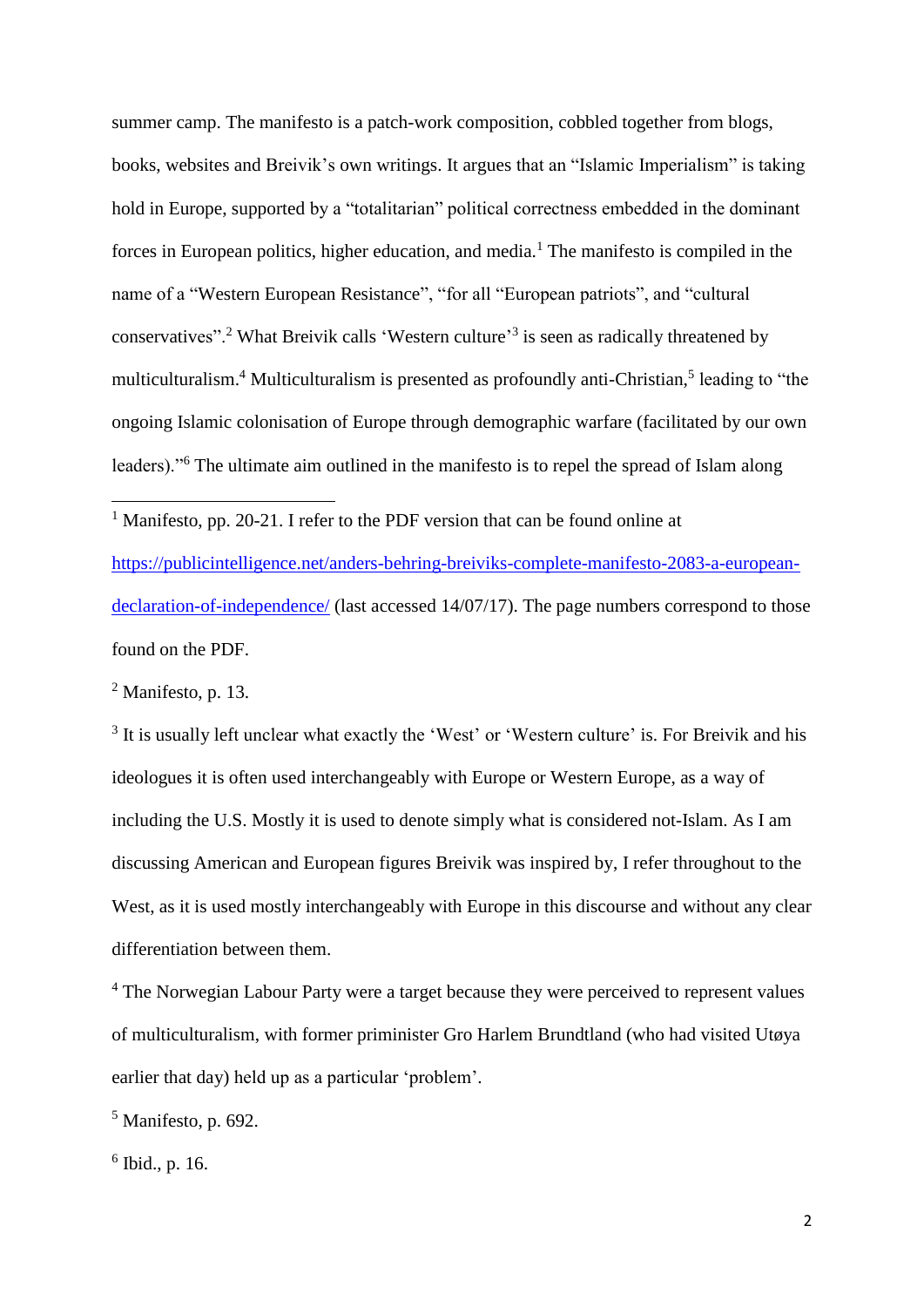with "the cultural Marxist/multiculturalist hegemony in Western Europe".<sup>7</sup> The hope is that "Europe will once again be governed by patriots"<sup>8</sup> in "a monocultural Christian Europe".<sup>9</sup>

In the section "The Bible and Self-Defence" in Book Three of the manifesto,<sup>10</sup> multiple biblical verses are cited and commented on – from Genesis to Revelation. Despite the miscellaneous range of biblical verses and the lack of sustained analysis or argumentation, the message of Breivik's Bible is clear: the Judeo-Christian biblical God is not pacifist. The Bible encourages violence as defence of God and his exclusively European people. Proponents of an anti-multiculturalist and anti-Muslim position are effectively soldiers of Christ, following a biblical tradition of righteous warfare.<sup>11</sup> As the manifesto makes clear, Breivik is part of a loose ideological network that provides the *reasoning and* 

<sup>7</sup> Ibid., p. 1413.

<sup>8</sup> Ibid., p. 1413.

 $9$  Ibid., p. 1404.

 $10$  Manifesto, Section 3.149, pp. 1328-1334. This section is situated within a larger part entitled "Christian Justification of the Struggle", which is in Book 3 of the manifesto, "A Declaration of Pre-Emptive War".

 $11$  In this article I am interested in teasing out the wider assumptions about the Bible in the ideological network Breivik was inspired and radicalised by. I have focused more closely on the biblical themes that appear in the manifesto itself in a previous article, see Hannah Strømmen, 'Christian Terror in Europe? The Bible in Anders Behring Breivik's Manifesto', Journal of the Bible and its Reception 4 (2017), pp. 147-169.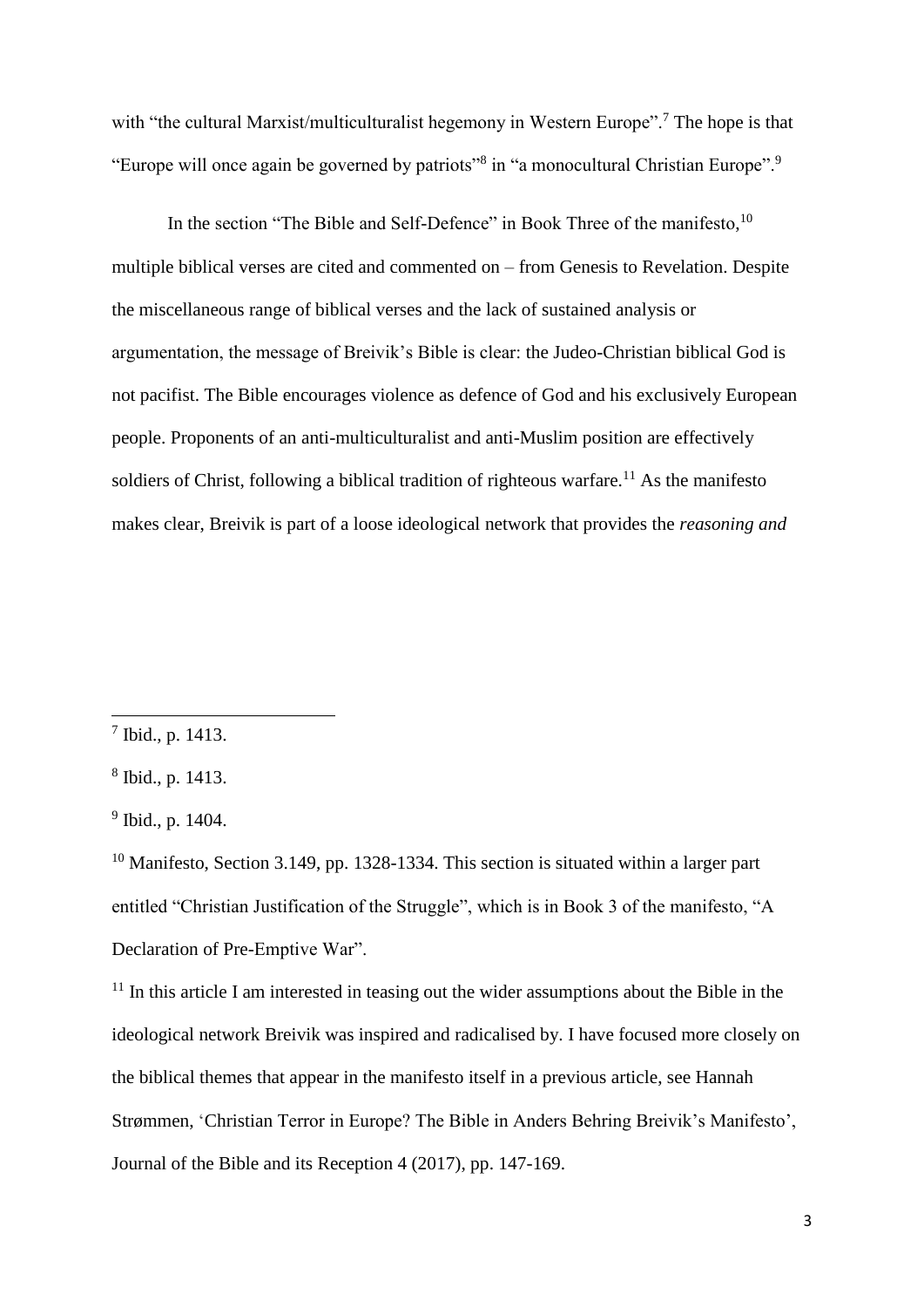*rationale* behind his terrorist action – a network less characterised by organisation and clear leadership than by inspiration and motivation.<sup>12</sup>

The three most prominent ideologues appearing in the manifesto are Robert Spencer, Bat Ye'or, and 'Fjordman' (Peder Nøstvold Jensen). While their views of religion differ, they unite in an understanding of the Bible as a foundational corpus for Western civilization, superior to Islam and the Qur'an. It is by now commonplace to affirm that whether or not secularism has been successful, the Judeo-Christian tradition – often exemplified in the scriptural corpus equivocally known as 'the Bible' – is a foundation of Western civilization (regardless of how 'Western' is defined). This foundation points to a particular cultural heritage (what Jonathan Sheehan has called the "Cultural Bible"<sup>13</sup>) and a particular liberaldemocratic heritage (what Yvonne Sherwood has called the "Liberal Bible"<sup>14</sup>). In this article, I will argue that a 'Far Right Bible' has emerged from the idea of the 'Cultural-Liberal Bible'. In the ideological world of Breivik, a Bible is invoked that takes on the role of superior Judeo-Christian and counter-Islamic, foundational corpus – a Bible which is then used as motivation for violent terrorism to combat the so-called 'Islamization' of the Western

<sup>13</sup> J. Sheehan, *The Enlightenment Bible: Translation, Scholarship, Culture* (Princeton: Princeton University Press, 2013).

<sup>&</sup>lt;sup>12</sup> In *Inside Terrorism* Bruce Hoffman comments on this new type of terrorist 'organisation', suggesting that although there may be a leadership of sorts in such networks, its role is less (if at all) that of direct command and control and rather has an inspirational and motivational function. B. Hoffman, *Inside Terrorism* (London: Victor Golliancz, 1998), p. 39.

<sup>&</sup>lt;sup>14</sup> Y. Sherwood, 'Bush's Bible as a Liberal Bible (Strange Though That Might Seem)', Postscripts 2.1, 2006. See also her *Biblical Blaspheming: Trials of the Sacred for a Secular Age* (Cambridge: CUP, 2012), pp. 321-329.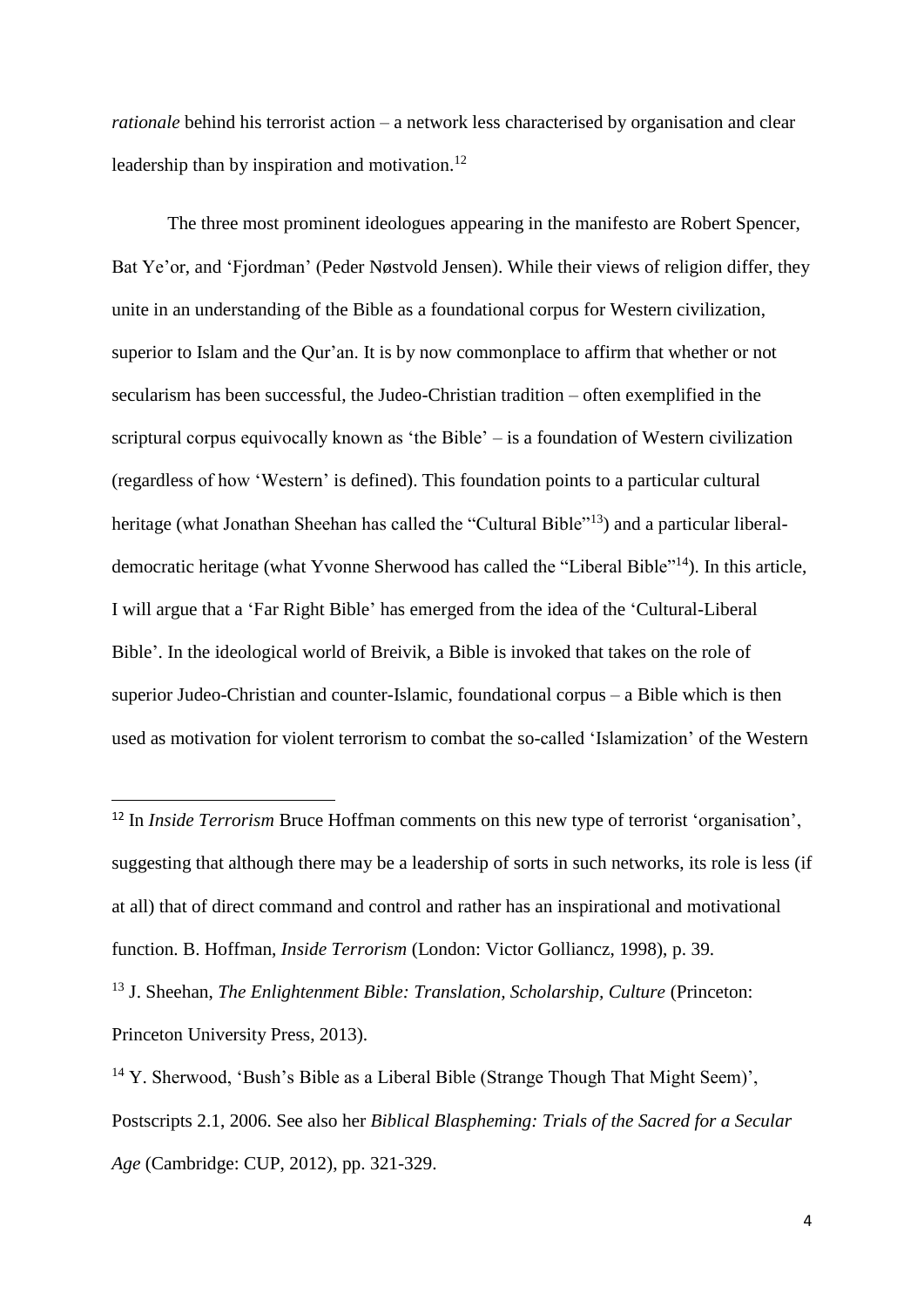world. This Bible goes from operating as a foundational icon for what is commonly conceived of as the West to being employed as a militant mouthpiece calling for violent defence of 'Western culture'. Neither particularly new nor niche, this idea of a Judeo-Christian 'West' and its biblical heritage versus an Islamic 'East' and its Qur'anic heritage is pervasive, although not always accompanied by qualitative judgements.<sup>15</sup> Breivik's case makes clear how such stark distinctions and clear-cut notions of inheritance can become part of a glorified myth of religio-cultural identity with lethal consequences, in the name of a Judeo-Christian God.<sup>16</sup>

It is imperative for biblical scholars to grapple not only with the internal dynamics of biblical texts or their ancient contexts, but also with the contexts in which biblical texts become significant. It is a matter of critically examining, as Timothy Beal emphasises, "how biblical texts, themes and even the idea of 'the Bible' itself are handled in cultural terms"<sup>17</sup> how they inform and inflect particular practices, institutions and ideologies. These practices,

1

<sup>16</sup> I am not suggesting that Breivik did kill *because* of this ideology; he may well have found other ideological justifications for his acts of terror had he not become embroiled in the discourse of the far right. But in the end this *is* the justification he gave, this was the discourse he immersed himself in, seemingly for years before the 22 July 2011. A 'reasoning' was set out that he avowed also throughout his trial, tied to the ideology of the far right.  $17$  Timothy Beal makes this case in relation to the Bible in U.S. white supremacist culture. T.K. Beal, 'The White Supremacist Bible and the Phineas Priesthood', in J. Bekkenkamp and Y. Sherwood (eds) *Sanctified Aggression: Legacies of Biblical and Post-Biblical Vocabularies of Violence* (London/New York: T&T Clark, 2003), p. 131.

 $15$  Y. Sherwood discusses this point in her chapter, 'On the genesis of the alliance between the Bible and rights', in *Biblical Blaspheming*, pp. 303-332.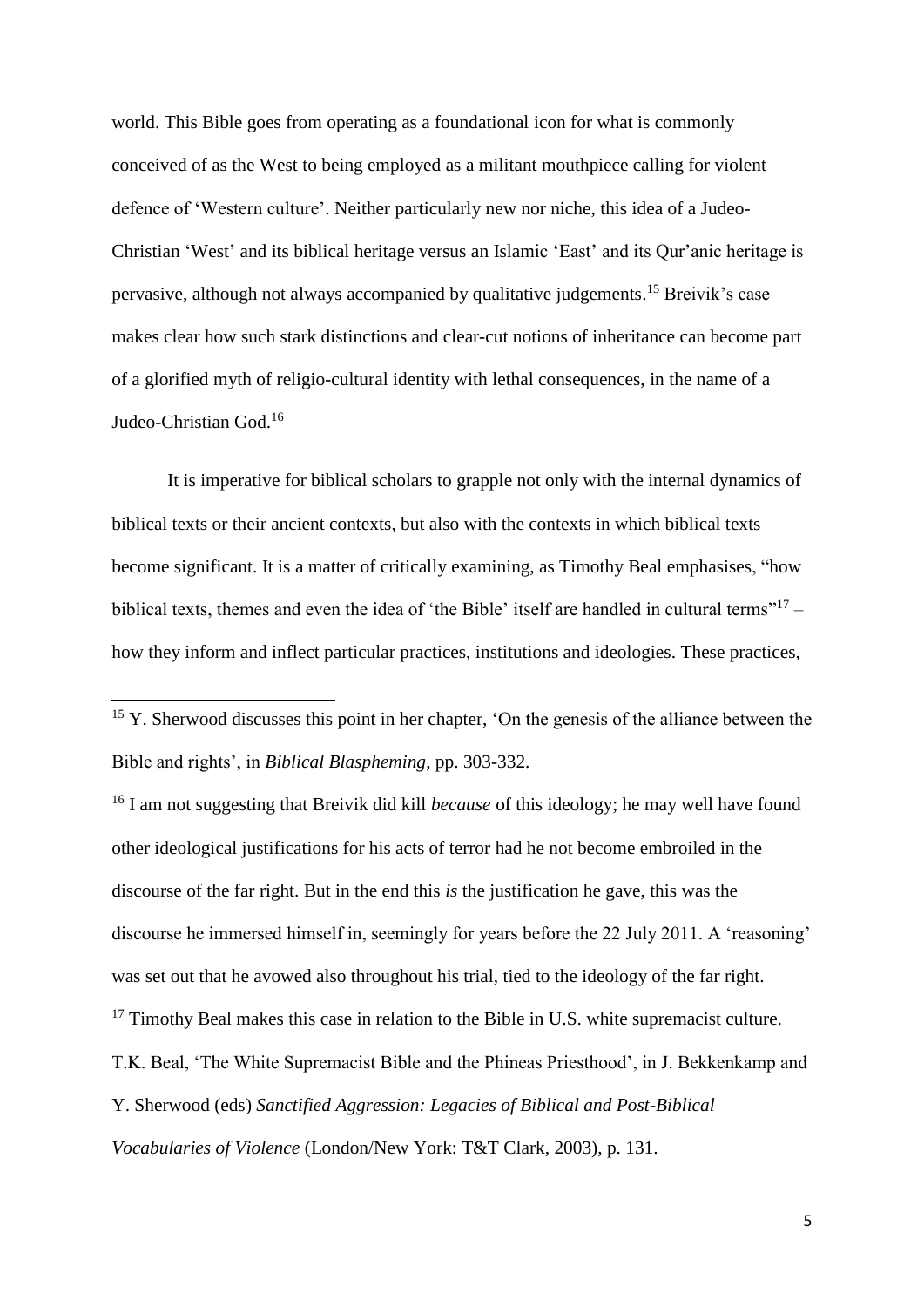institutions and ideologies do not arise in a vacuum; they are frequently tied to acts of collective remembering, or collective interpretive legacies, that "enable later communities to constitute and sustain themselves".<sup>18</sup> As I try to show in this article, taking account of the political lives of the Bible in its many guises is crucial for understanding the interplay of mainstream and marginal discourses about the status of scripture and constructions of religious and cultural identity.

### **The Cultural and Liberal Bible**

One way of understanding Breivik's Bible is as a hyper-realised version of the 'Cultural Bible' and, odd as it might sound, the 'Liberal Bible'. In *The Enlightenment Bible: Translation, Scholarship, Culture*, Sheehan has persuasively shown that the Enlightenment period produced a dominant conception of the Bible as an icon of cultural heritage rather than, first and foremost, a theological authority. Philologists, pedagogues, poets, and historians "invented a distributed, ramified, diverse Bible, but one independent of theology, one that could survive embedded within the matrix of 'culture'."<sup>19</sup> In the face of uncertainties about the theological authority of the Bible as a result of critical debate and scholarship in the sixteenth to eighteenth centuries, the Bible became reinvested with *cultural* authority as a marker of 'our' Western heritage. Sheehan suggests that the near-universal admittance of the cultural relevance of the Bible – from academics to jurists, from the devout to doubters – is a sign of the prevalence of this Enlightenment legacy. <sup>20</sup> Because it is first and foremost as a

<sup>&</sup>lt;sup>18</sup> E. Castelli, *Martyrdom and Memory: Early Christian Culture Making* (New York:

Columbia University Press, 2004), p. 5.

<sup>19</sup> Sheehan, *The Enlightenment Bible*, p. 220.

<sup>20</sup> Ibid., p. 259.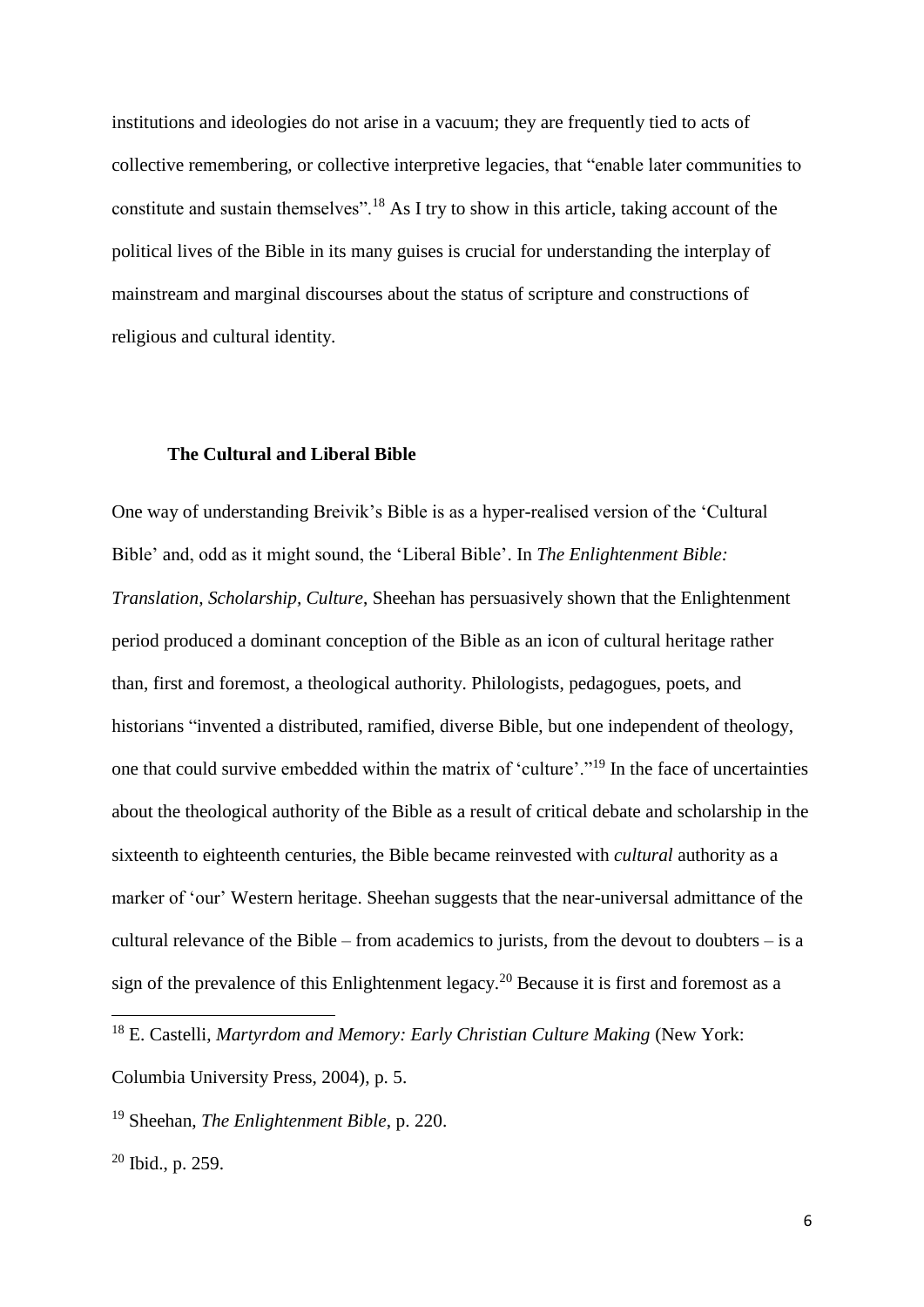*cultural icon* that the Bible survived in the modern age he labels this dominant attitude to the Bible the 'Cultural Bible'.

Building on Sheehan, Sherwood has argued that, politically, attitudes to the Bible have been similarly inflected in the public sphere. Sherwood, in turn, calls the dominant understanding of the Bible in political discourse the 'Liberal Bible'. Tracing the lineage of the 'Liberal Bible' back to English seventeenth-century debates, she demonstrates how complex and competing debates about biblical authority and interpretation gave way to a 'liberal' understanding of the Bible, promoted especially by John Locke. Countering the 'Absolute-Monarchist Bible', which was used to show that monarchical decisions were divinely decreed, Locke employs the Bible to show that God has given authority over to human government.<sup>21</sup> Whether wittingly or unwittingly, the legacy of this latter understanding of the Bible has been part of the assumptions in most modern liberaldemocracies and is tied, as James Crossley explains, to "an understanding of the Bible as supportive of freedom of conscience, rights, law, government, and consensus".<sup>22</sup> In contemporary political discourse, the 'Bible' that is referred to usually functions as a repository of universal principles such as democracy, justice and freedom, while avoiding any too specific citations of, or commentaries on, biblical texts.<sup>23</sup> Vaguely subsumed under a

 $21$  Ibid.

<sup>22</sup> J. Crossley, *Harnessing Chaos: The Bible in English Political Discourse since 1968*, (London: Bloomsbury T&T Clark, 2nd edn, 2016), p. 12.

<sup>&</sup>lt;sup>23</sup> Sherwood, 'Bush's Bible', p. 50. Jacques Berlinerblau has convincingly demonstrated that even the most conservative, right-wing "Bible thumping" of candidates in U.S. politics adhere to this general practice, albeit with sometimes different agendas and formulations. References to "biblical worldview" or "biblical values" are relatively common, but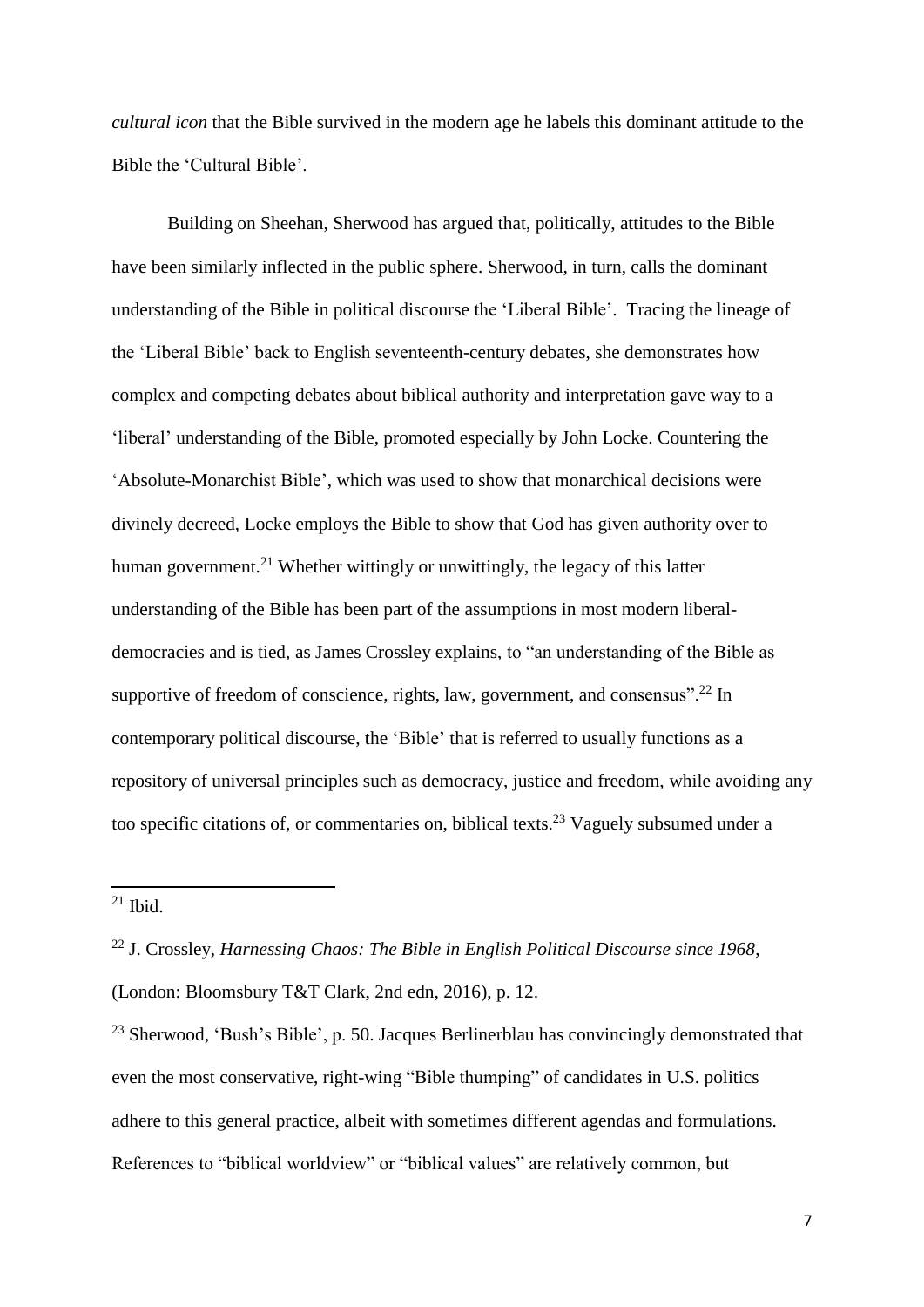'Liberal' banner – or perhaps a little less vaguely, under a liberal-democratic banner – this is a Bible that has little to do with formal or party-political definitions of liberalism, and more to do with a deliberately imprecise set of values tied to an equally imprecise notion of a 'Western' political tradition. Freedom and justice (à la George W. Bush), care for the underprivileged (à la Barack Obama), democracy and equality (à la David Cameron) can all be ascribed, by sleight of hand, to a 'Bible' that comfortably fits a modern agenda while simultaneously embodying an authoritative point of origin.<sup>24</sup>

As Sherwood points out, the Liberal Bible is in many ways a positive modern achievement.<sup>25</sup> There are, however, at least two problematic issues. The origins of the Liberal Bible are often obscured: the assumption is that this understanding of the Bible reflects its natural transparent state – *the* Bible – rather than simply one dominant understanding of the Bible. The second is the perception that "the Bible is the foundation of Western democracies (and entirely consonant with their principles)".<sup>26</sup> Similarly, the idea that the Bible is a foundation for Western culture – that is, the Cultural Bible – is frequently assumed or simply

pronounced without recourse to argumentation or exegesis. J. Berlinerblau, *Thumpin'it: The Use and Abuse of the Bible in Today's Presidential Politics* (Louisville/London: Westminster John Knox Press, 2008), p. 21. Usage of the Bible in the American political context is thus "light not heavy, theatrical not substantive, and rhetorical as opposed to policy oriented", ibid.

<sup>24</sup> See Sherwood, 'Bush's Bible', p. 49; Berlinerblau, *Thumpin'it*, p. 106; J. G. Crossley, 'What the Bible Really Means: Biblical Literacy in English Political Discourse', in Katie Edwards (ed), *Rethinking Biblical Literacy* (London: Bloomsbury T&T Clark, 2015), p. 27. <sup>25</sup> Sherwood, 'Bush's Bible', p. 54.

 $26$  Ibid.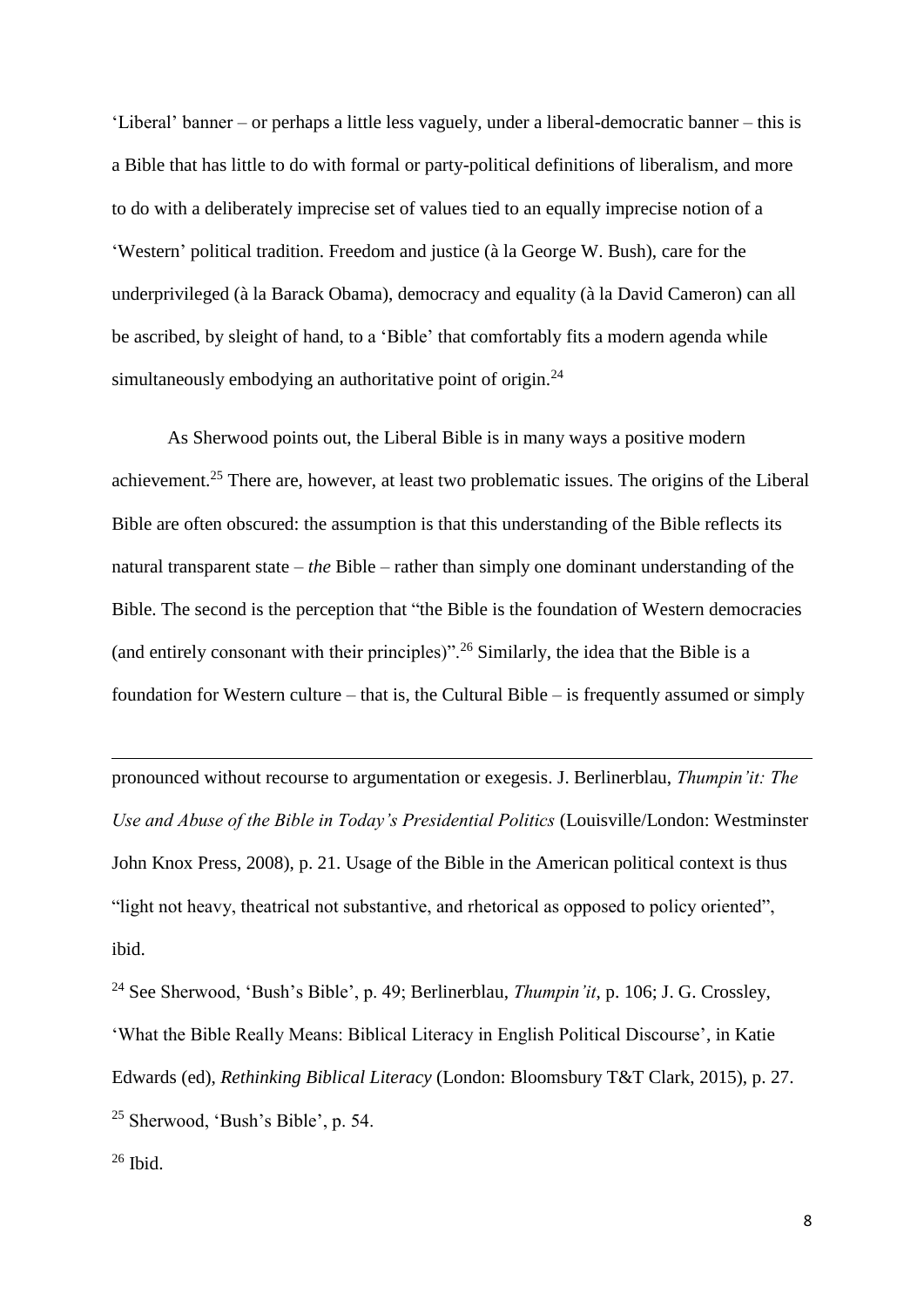stated, without analysis or explanation as to how the relationship between these motley monikers functions. Sherwood suggests that the idea of the Bible as a foundation for Western culture, and the myth of a foundational-democratic Bible, has fuelled the belief that the Bible is inherently more democratic than the Qur'an as well as becoming a mode of articulating cultural superiority.<sup>27</sup> Concomitantly, the Judeo-Christian tradition becomes metonymic with universal principles of justice and freedom *in contrast to* the Islamic tradition. <sup>28</sup> What, Sherwood asks, is there to prevent anyone taking these foundational statements too literally, especially where resentment against secularity has taken hold?<sup>29</sup>

While the Cultural Bible and the Liberal Bible are shorthand for interpretive strategies that should not be conflated, they nonetheless overlap regarding their association with the identity of 'the West'. In other words, the Cultural-cum-Liberal Bible, as it could be called, is a way of styling an imagined Western identity emerging out of a cultural and political tradition that is seen to be inherited from the Bible. Together, invocations of a Cultural Bible and Liberal Bible are able to sketch the opaque contours of 'Western civilization' – supplying shades according to necessity.

#### **A Far Right Bible**

It is from the vantage point of the Cultural-cum-Liberal Bible that Breivik and his ideological network might be understood. The two major features of the far-right that Breivik draws on in his manifesto are the Eurabia theory and Counter-jihadism. Briefly put, the Eurabia theory

 $27$  Ibid. pp. 54-55.

 $28$  Ibid.

<sup>29</sup> Ibid., p. 55.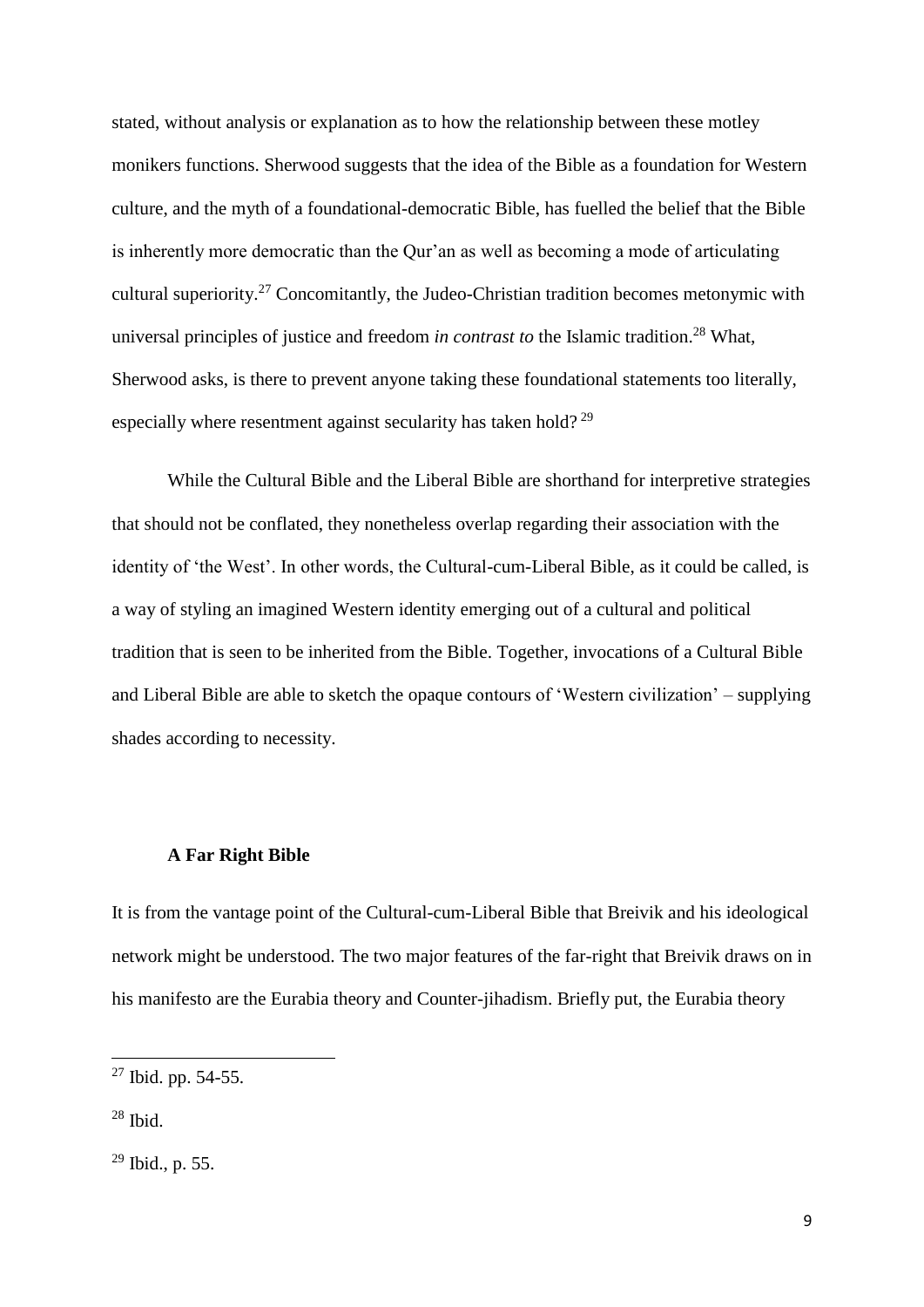consists of the view that political leaders in Europe, especially the European Union, are part of a conspiracy to turn Europe into an Islamic colony.<sup>30</sup> Counter-jihadism is characterised by the view that Islam and the West are at war, that Islam is not a religion but a totalitarian political ideology. The duty of counter-jihadists is to stop a supposed "Islamization", contain Islam in countries that already have a Muslim majority, and to establish an anti-multicultural political network to replace the current political classes that enable the purported Islamic imperialism.<sup>31</sup>

Central proponents of these ideologically connected theories, such as American writer Robert Spencer, Egyptian-British writer Bat Ye'or, and Norwegian blogger 'Fjordman' are cited multiple times in Breivik's manifesto. Breivik draws on and develops their attitudes to the Bible. By examining the attitudes to, and uses of, the Bible in Ye'or, Spencer and Fjordman's writings, I identify a Bible that emerges out of the Cultural-cum-Liberal Bible. This 'Far Right Bible' is characterised by its emphasis on the incompatibility with Islam, signifying the superiority of what is referred to as the Judeo-Christian West, and highlighting Islam as an acute threat to so-called biblical values of Western civilization. As I will go on to show, Breivik feeds on the Far-Right Bible, but goes even further, by turning to the biblical corpus as a militant mouthpiece for terror.

Spencer is a prominent figure in the Counter-Jihad scene. An American author and blogger, he founded the blog *Jihad Watch* and co-founded the *Stop the Islamization of America* organization. He is cited frequently and favourably in Breivik's manifesto. In *Not Peace but a Sword* (2013) Robert Spencer calls for Christians – and in particular Catholics –

<sup>30</sup> See Øyvind Strømmen's *I Hatets Fotspor* (Oslo: Cappelen Damm, 2014). and *Det Mørke Nettet: Om Høyreekstremisme, kontrajihadisme og terror i Europa* (Cappelen Damm, 2012). <sup>31</sup> Strømmen, *I Hatets Fotspor*, pp. 102-103.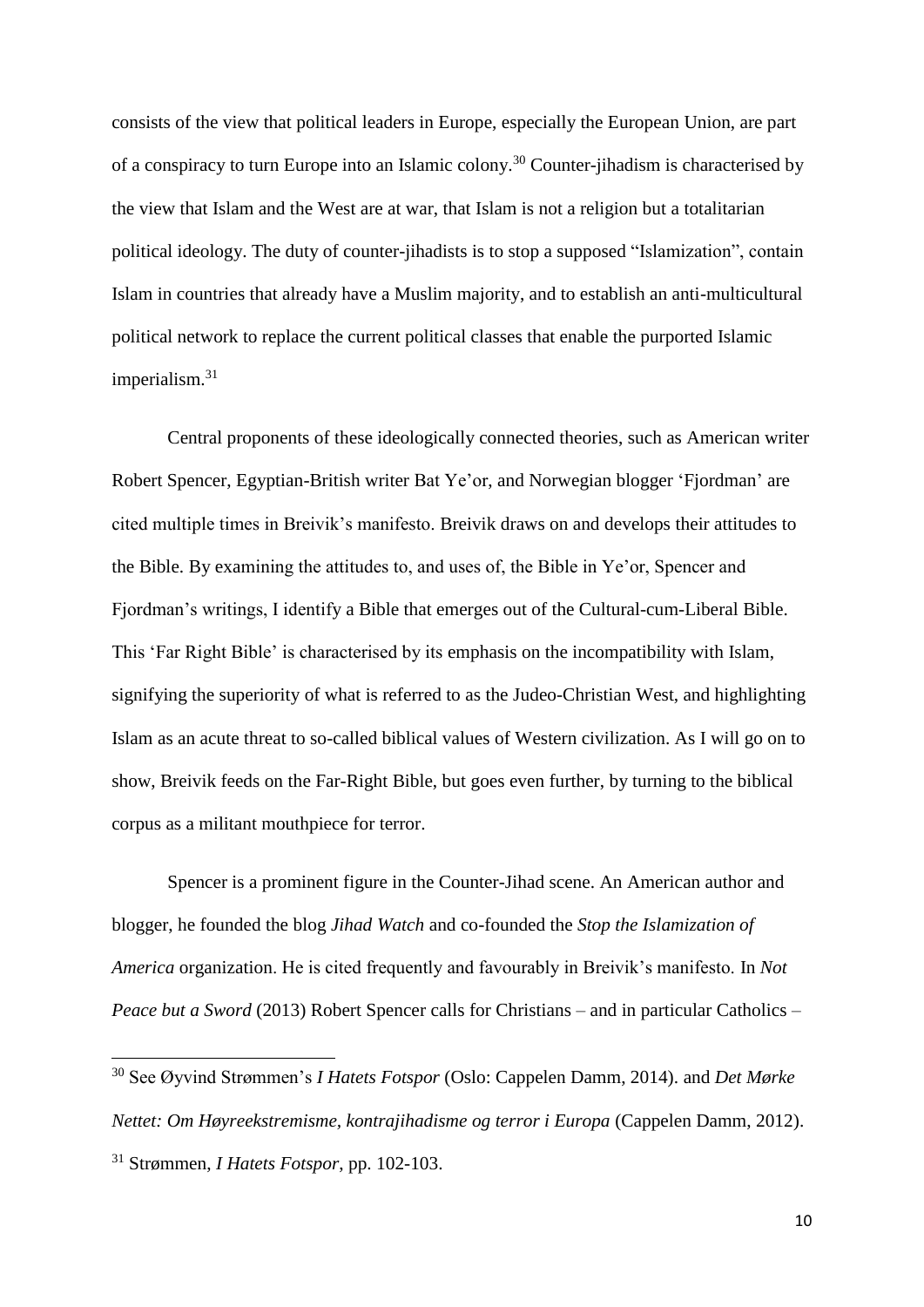to "take up a sword".<sup>32</sup> Citing Jesus' call for a sword (Matt., 10:34), and Paul's 'sword of the Spirit' (Eph., 6:17), Spencer encourages a battle against the rise of Islam and the Islamization of the West. His argument hinges on the claim that Christianity and its Scriptures do not encourage violence, while Islam and the Qur'an have always done so, and continue to do so today. Spencer's "sword" is, as he states, "not the sword of conquest and subjugation" but a spiritual sword, namely, Paul's "word of God" (Eph., 6:17). Comparing the violence in the Bible with the violent passages in the Qur'an, Spencer puts forward the "simple fact" that

there is simply no group anywhere in the world today that is committing violent acts and justifying them by quoting the Bible and invoking Christianity. But there are many, many groups committing violent acts and justifying them by quoting the Qur'an and invoking Islam. 33

In his discussion about whether the Bible is as violent as the Qur'an, Spencer emphasises that violent biblical passages are descriptive rather than prescriptive; they "are not commands for all generations to follow, and if they have any applicability, it is only in a spiritualized, parabolic sense."<sup>34</sup> While stating that biblical texts do not contain "a call to action for Christians to commit acts of violence"<sup>35</sup>, Spencer's insistence on a "defence of the West

<sup>32</sup> Robert Spencer, *Not Peace but a Sword: the Great Chasm Between Christianity and Islam* (San Diego: Catholic Answers, 2013), p.186.

<sup>33</sup> Robert Spencer, *Religion of Peace? Why Christianity Is and Islam Isn't* (Washington DC: Regnery Publishing, 2007), pp. 64, 109. Of course – setting aside other examples for the moment – Breivik had done precisely that, and done so as an avid follower of Spencer. <sup>34</sup> Ibid., p. 64.

<sup>35</sup> Ibid., p. 67.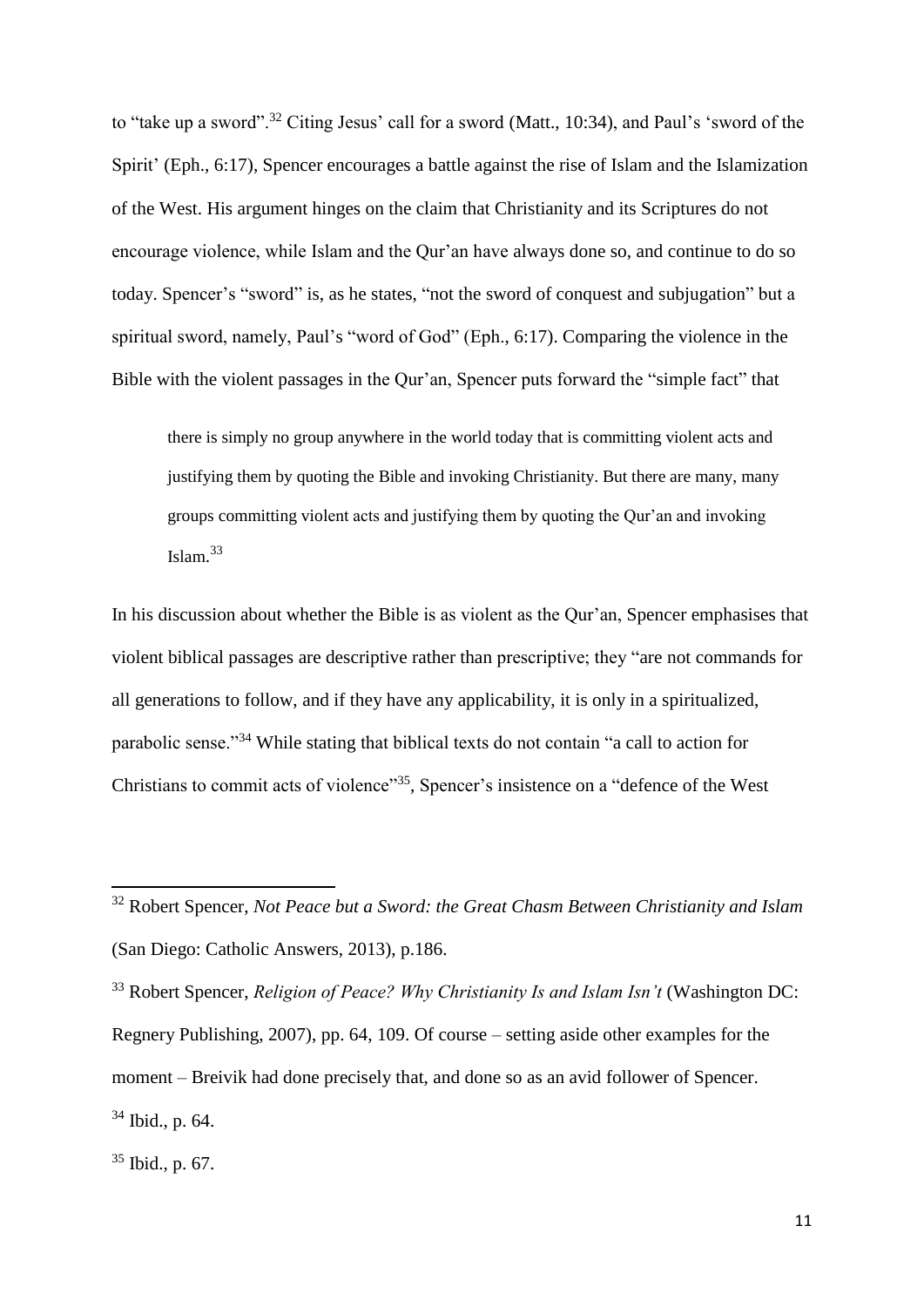against today's global jihad", described as a "wake-up call", <sup>36</sup> is saturated with a fearmongering rhetoric, such as stories about Muslims killing their Christian neighbours with their bare hands.<sup>37</sup> The epigraph to *Not Peace but a Sword* is a paean to "Christian martyrs" of Islamic jihad – imagery Breivik adopted in militarised form in his manifesto. Spencer emphasises the irreconcilability and impossibility of Islamic and Christian cooperation, the insurmountable differences between the two faiths, and relentlessly sets out the systematic victimization and victimhood of Christians by Muslims.

Egyptian-British Bat Ye'or (originally Gisèle Littman) describes herself as a historian of religious minorities under Muslim rule. Her writings have popularized the term 'dhimmitude' (a state of Jewish and Christian submission, subordination and humiliation to Muslims) as well as the term 'Eurabia' (a state of anti-Americanism and anti-Semitism in the West in conspiracy with Arabs and radical Islam). <sup>38</sup> *Understanding Dhimmitude: Twenty-One Lectures and Talks on the Position of Non-Muslims in Islamic Societies* is a collection of her essays written between 1984 and 2004 in which Bat Ye'or confesses a dream for "a peaceful world where the lamb would sleep next to the lion".<sup>39</sup> It quickly becomes clear who is who in the world-view she presents. Jews and Christians, according to Ye'or, have historically suffered at the hands of Muslims in a struggle that – she states – is a forbidden history.<sup>40</sup> Like Spencer, she sees herself as a truth-teller. But Jews and Christians as  $\overline{\phantom{a}}$ 

<sup>36</sup> Ibid., p. 4.

<sup>37</sup> Spencer, *Not Peace but a Sword*, p. 24.

<sup>38</sup> Bat Ye'or, *Understanding Dhimmitude: Twenty-One Lectures and Talks on the Position of Non-Muslims in Islamic Societies* (New York: RVP Press, 2013), p.

<sup>39</sup> Ibid., p. 12.

<sup>40</sup> See for instance, 'Christians and Jews: The Forbidden History', in *Understanding Dhimmitude*, pp. 46-55.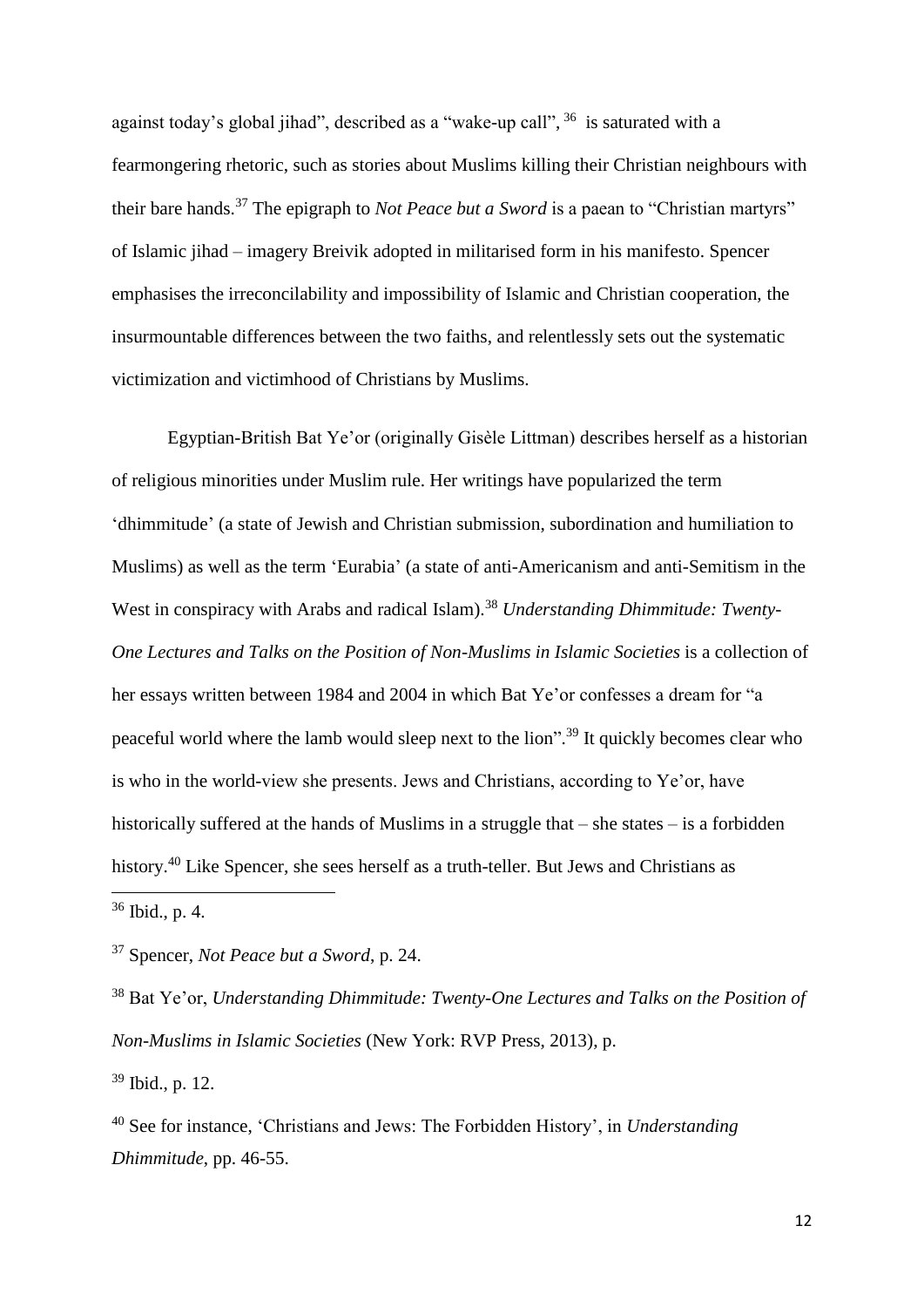persecuted lambs is not only history for Ye'or. The 'truth' she speaks of is particularly pertinent because, she ceaselessly repeats, it is being reactivated in the present by Islamic jihad.<sup>41</sup> Ye'or only intermittently evokes particular biblical texts, but she continuously makes use of the phrase 'People of the Book' to signify the joint condition of Jews and Christians as proponents of "Biblical values".<sup>42</sup> She uses the term to cement the 'Judeo-Christian' as a strong category with a shared 'Book' set apart from Muslims with their separate scripture. While "biblical values" remains an obscure but omnipresent phrase, these values are taken to be uniquely compatible with and even constitutive of Western culture. Western culture, in turn, is starkly contrasted with Islam and Muslim countries.

Like Spencer, Ye'or argues for the non-violence of the Bible compared to the Qur'an. She admits there are violent elements, but qualifies them by suggesting that "the prophetic texts allow different interpretations from the old, legalistic one".<sup>43</sup> Ye'or cites Ezek., 33:11: "I have no pleasure in the death of the wicked; but that the wicked turn from his way and live".<sup>44</sup> Building on this citation, she explains the need for testimony and responsibility decreed by the Bible. The Bible "testifies to a supra-human and an immanent order of values or, more simply, to a divine presence within the universe and humanity."<sup>45</sup> Gen., 1:27

 $41$  Ibid., p. 53.

 $42$  Ibid., pp. 126, 219. Ye'or refers to 'People of the Book' throughout the book because it is the term used of Christians and Jews under Islamic law (also referred to as 'dhimmis'). In Islamic law, of course, the status as 'People of the Book' signifies the protection rather than the persecution of Christians and Jews.

<sup>43</sup> Ye'or, *Understanding Dhimmitude*, p. 123.

<sup>44</sup> Ibid., p. 185.

<sup>45</sup> Ibid., pp. 185-6.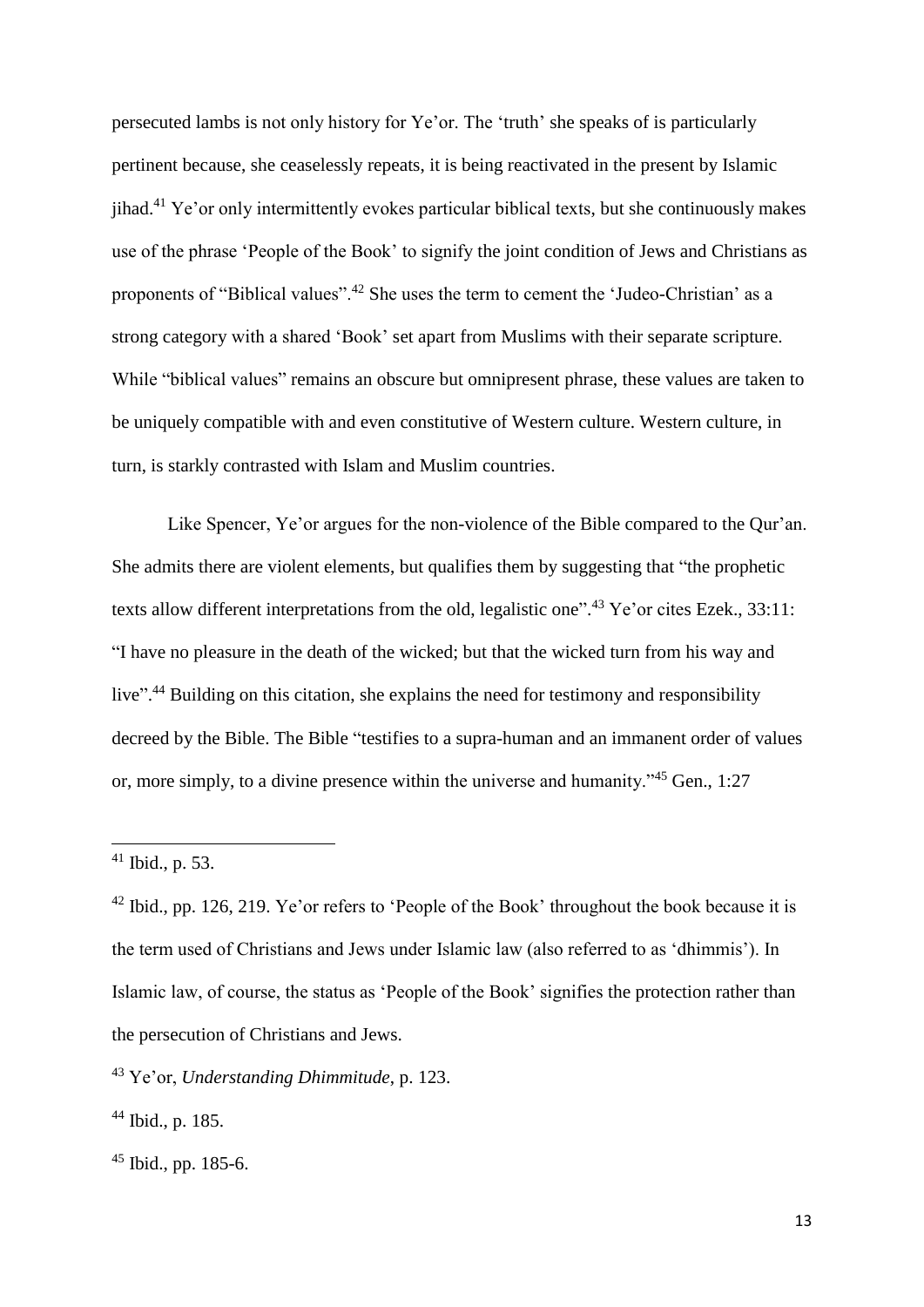demonstrates the "partnership between God and man" which is "a dual responsibility freely accepted by man, for keeping or testifying to these supreme ethical norms based on the sanctity of all humans".<sup>46</sup> Extrapolating on the Liberal Bible legacy on Gen.,  $1:27,^{47}$  Ye'or shifts the focus from divine power given over to humans to a divine-human partnership in which humans are obliged to stand up for certain norms. The role of testifier – a role Ye'or clearly casts herself in – is in her view for the 'People of Israel' due to their history of victimhood.<sup>48</sup> For Ye'or, the Bible "illustrates the constant struggle between the testifier and the destroyer of life or the hater of man."<sup>49</sup> Such a testimony involves "standing up against a tyrant, denouncing injustice, proclaiming the dignity of all humanity", in the hope that the "heart of the tyrant will change".<sup>50</sup> Using the words of the Psalms, she writes: "'I will speak of thy testimonies also before kings, and will not be ashamed' (119:46)."<sup>51</sup> The tyrannical injustice here is clearly intended to be read as Islam. The Bible, then, is what unites Christians and Jews, both in a scriptural sense and in the sense of their persecution as 'People of the Book'. It is also a driver for testimonial "truth-telling", in which Ye'or appears as a pseudo-prophetic figure "on an explosive, dangerous, and lonely path", in a "fight for truth", a message driven home repeatedly in *Understanding Dhimmitude*. <sup>52</sup> Both Spencer and Ye'or, then, are rehearsing what Sherwood has called the alleged alliance between Bible,

<sup>46</sup> Ibid., p. 186.

<sup>47</sup> See Sherwood, *Biblical Blaspheming*, particularly pp. 325-326

<sup>48</sup> Ye'or, *Understanding Dhimmitude*, p. 186.

 $49$  Ibid.

 $50$  Ibid.

 $51$  Ibid.

<sup>52</sup> Ye'or, *Understanding Dhimmitude*, p. 18.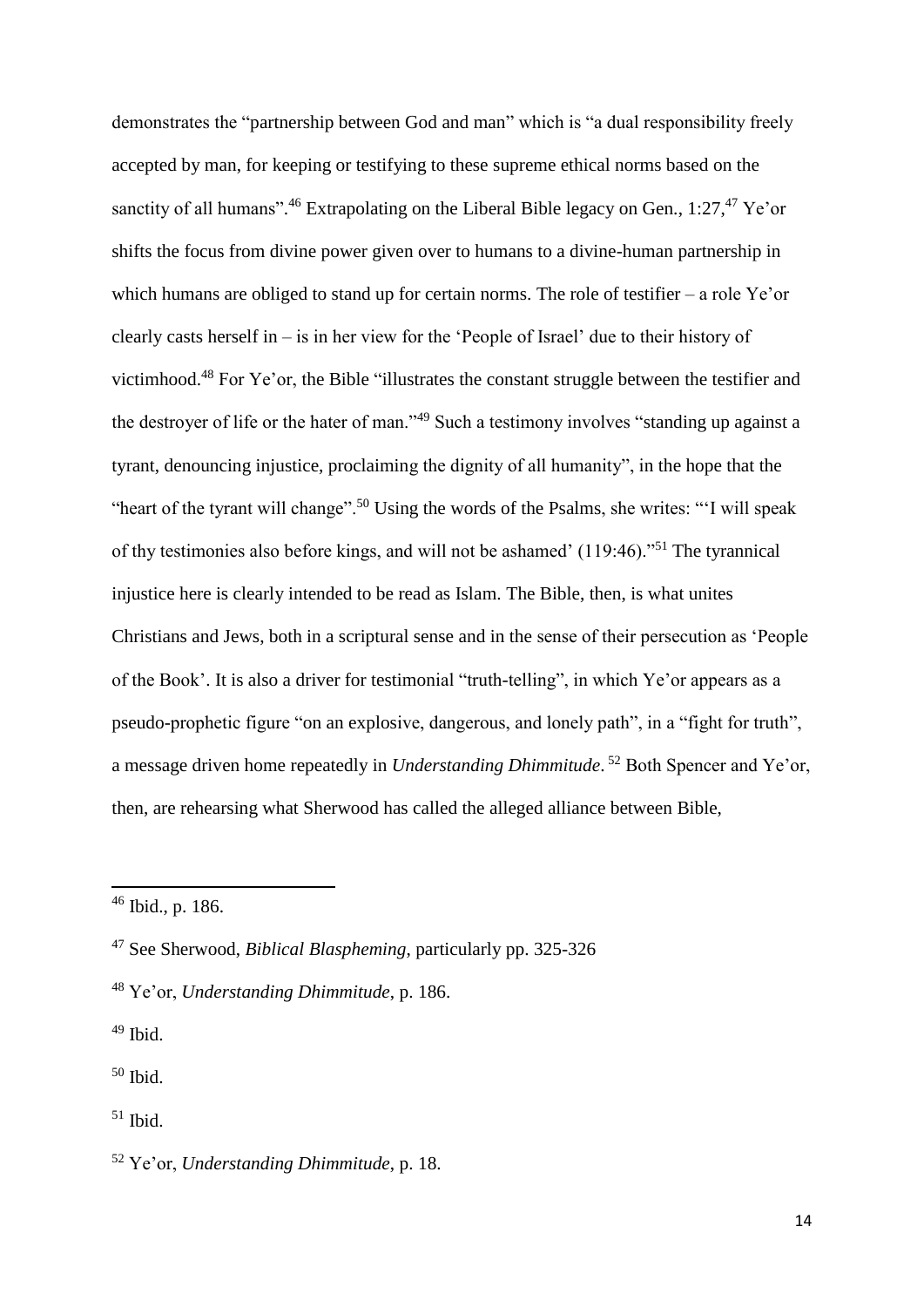Christianity and rights, a well-entrenched idea in the self-understanding of the democratic West.<sup>53</sup>

While tightly interwoven in the same ideological networks as Spencer and Ye'or, the Norwegian blogger known as Fjordman is a somewhat different case when it comes to religion. Whereas Spencer takes a Catholic stance, and Ye'or promotes a Jewish or rather a Judeo-Christian alliance, Fjordman does not own a religious affiliation in the same way. Nor does he refer extensively to the Bible in the way Spencer and Ye'or do. He does, however, buy into the idea of a superior Christian cultural tradition underpinning Western civilization in antithesis to the Islamic world. He explicitly endorses Spencer and his *Religion of Peace? Why Christianity Is and Islam Isn't*, and allies Western Christianity with scientific progress and reason against Islamic civilization.<sup>54</sup> In the essay 'Christianity, pros and cons', Fjordman argues that Christianity is in many ways part of the problem. The problem, he states, lies in the idea of a "shared community of monotheists worshiping the God of Abraham. As long as this myth is maintained, Christianity can actually in certain situations be a bridge for Islam to enter the West, rather than a bulwark against it".<sup>55</sup> Fjordman states that although "not a religious person myself, I am usually in favor of a revitalisation of Christianity in Europe".<sup>56</sup>

<sup>54</sup> Cited by Breivik, 1.23 'Western vs. Islamic science and religion'. Because many of Fjordman's writings are in the form of blog-posts that have since 2011 been removed, I draw here on the passages in Breivik's manifesto where texts attributed to Fjordman are cited. Although Fjordman has attempted to distance himself from Breivik, it is useful to analyse the actual interpretations and potential implications of this ideology as taken up by Breivik.

<sup>53</sup> Sherwood*, Biblical Blaspheming*, p. 305.

<sup>55</sup> Manifesto, p. 684.

<sup>56</sup> Ibid., p. 686.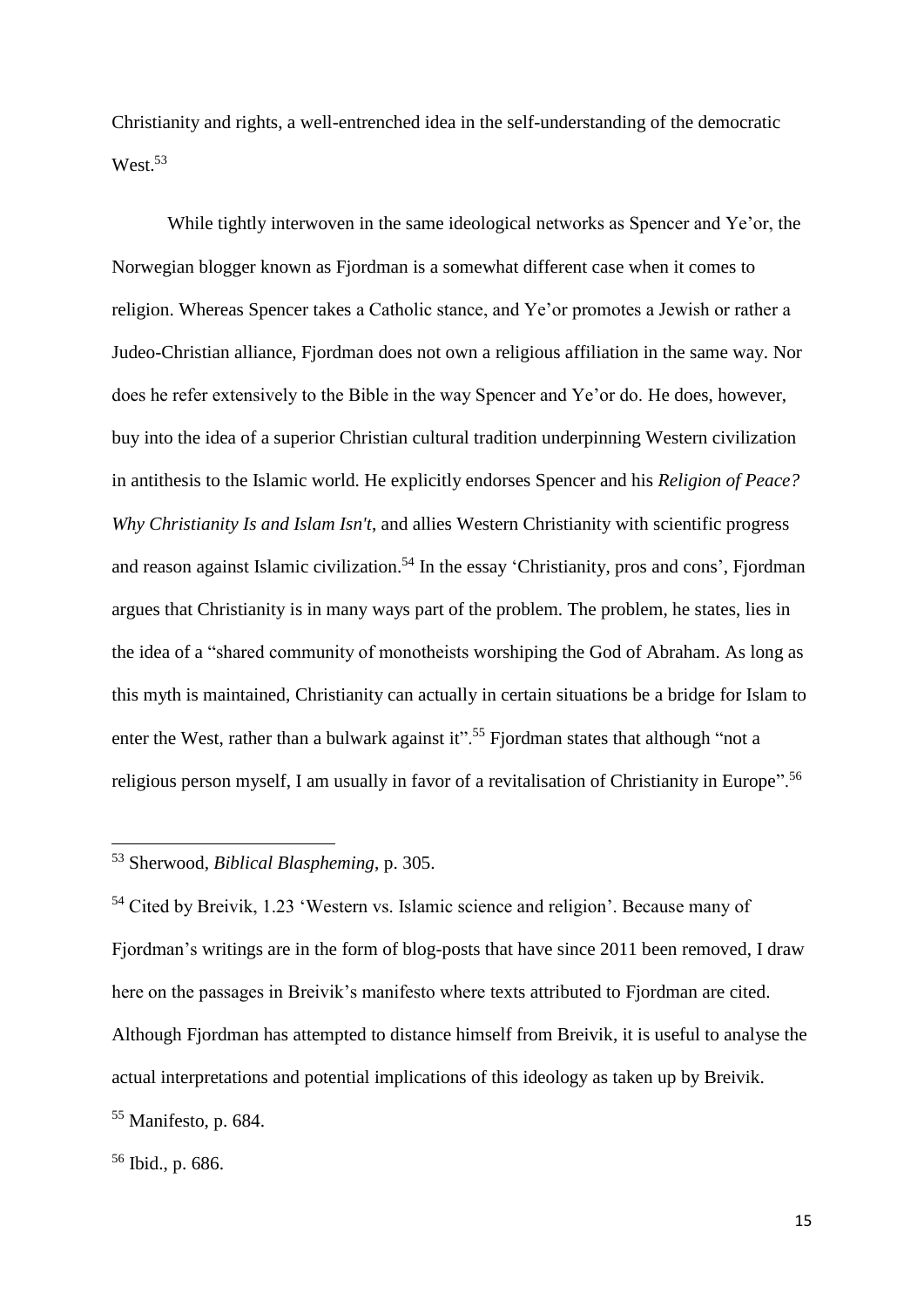Echoing the clichés of the Cultural-cum-Liberal Bible as endemic of Western civilization, he asserts that Western morality is profoundly influenced by "Judeo-Christian thinking".<sup>57</sup> "Reason", for instance, is seen as compatible with Christianity and inimical to the Qur'an and Islam.<sup>58</sup>

With some trepidation Fjordman asks whether Western democracy, openness and Christian compassion are "incapable of withstanding Jihad?"<sup>59</sup> He expresses concern that the biblical heritage might in fact form a weakness, citing the commandment to turn the other cheek (Matt., 5:39; Luke 6:29) and to love your enemies (Matt., 5:44; Luke 6: 27). He deplores church leaders' promoting a compassionate immigration policy.<sup>60</sup> But he also finds examples of Christian figures "defending" the West from Islam.<sup>61</sup> In deference to the equivocal nature of Christianity, he writes, "the Church must decide whether, in the defence of civilisation, it wants to be a part of the problem or a part of the solution."<sup>62</sup> A third text, 'Thou Shalt Hate Christianity and Judaism', also allegedly by Fjordman, again declares the author to be a non-religious person who nonetheless affirms "the impact of Judeo-Christian thinking on Western culture".<sup>63</sup> In this text Fjordman accuses non-religious secular establishments of being prime allies with Muslims against "Western civilization".<sup>64</sup> Like

- <sup>59</sup> Ibid., p. 689.
- $60$  Ibid.

**.** 

- $61$  Ibid.
- <sup>62</sup> Ibid., p. 690.

 $64$  Ibid.

<sup>57</sup> Ibid., p. 689.

<sup>58</sup> Ibid., p. 693.

<sup>63</sup> Ibid., p. 691.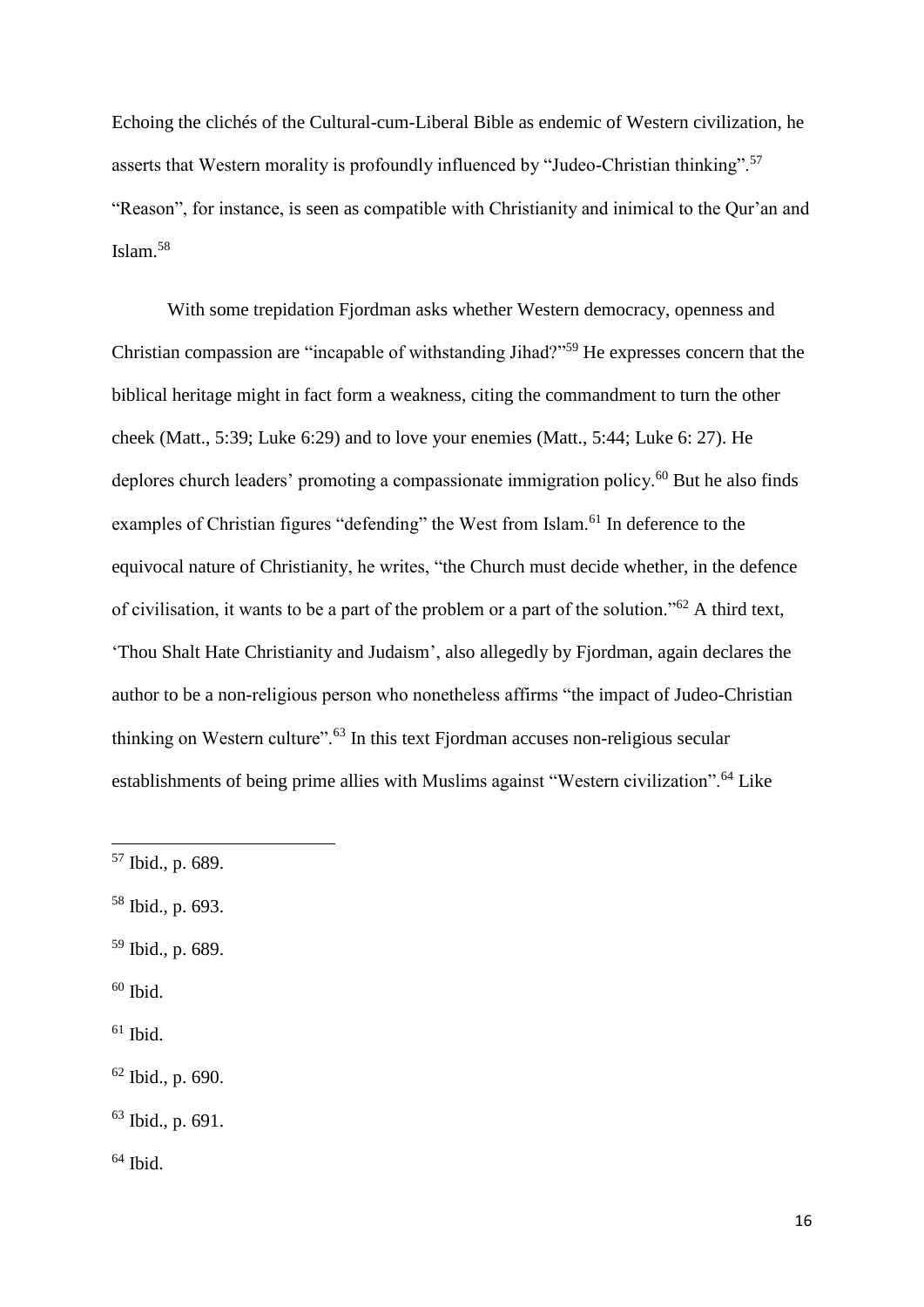Spencer, he is resentful of secularism, <sup>65</sup> deeming this secular "Multiculturalist" force to be profoundly anti-Christian.<sup>66</sup> For Fiordman, the "First Commandment of multiculturalism is: Thou shalt hate Christianity and Judaism".<sup>67</sup> Accordingly, he affirms that religion provides a cohesive core to Western culture. 68

Overall, Spencer's contrast between a 'good' Christian scripture and a 'bad' Islamic scripture solidifies a binary relationship between one scripture-culture and another. By repeatedly emphasising the alleged victimhood of Christians in the face of the allegedly extreme violence of Islam, calling for battles, defence and sacrifice, his paean to peace is at best extremely fatuous and at worst disingenuous and inciting. Ye'or bolsters Spencer's claims by offering countless stories of Judeo-Christian victimhood and Islamic violence. While she does not utilise violent passages in the Bible for rhetorical purposes, her use of Scripture to call for further 'truth-telling' and 'witness' against tyrannical forces models the way the Bible comes to serve the Eurabia and Counter-Jihad cause. Fjordman in turn embraces a formal and pragmatic approach to Christianity and the Bible. Formally, they are significant as scaffolding for the 'Judeo-Christian West'. Pragmatically, Christianity and the Bible are *potentially* useful for the cause, if read through the right lens – with the Eurabia theory and Contra-Jihadism in mind. Fjordman bolsters the idea of a non-religious claim to the 'Judeo-Christian' as a marker for cultural identity, glibly accepting the Cultural-Liberal Bible as a significant and superior heritage.

<sup>65</sup> Spencer, *Not Peace but a Sword*, e.g. pp. 185, 187.

<sup>66</sup> Manifesto, p. 692.

 $67$  Ibid.

<sup>68</sup> Ibid., p. 693.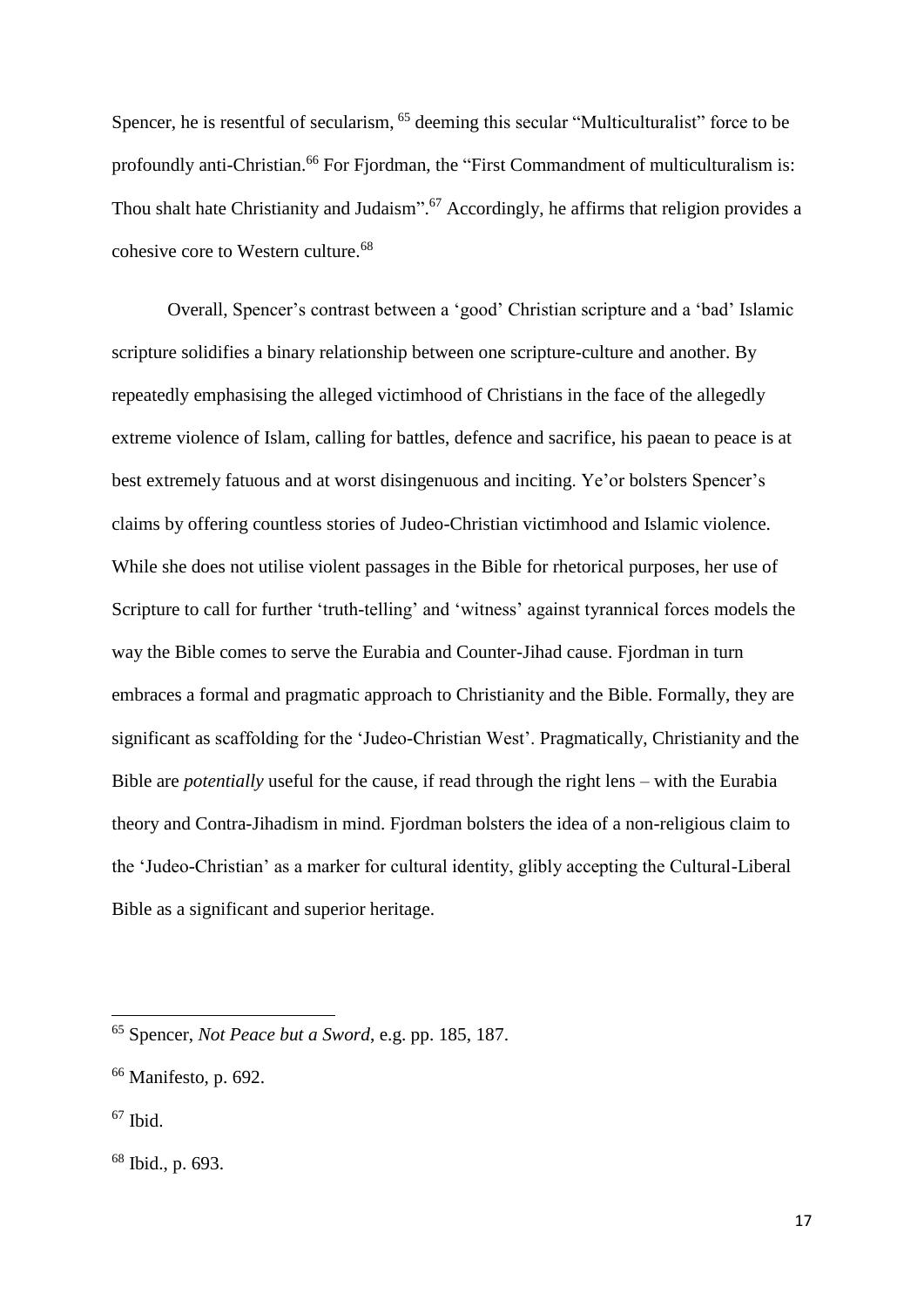Spencer, Ye'or and Fjordman, then, are united in their concern about the state of Judeo-Christian culture. Spencer states it is not enough to be *against* jihadists or terrorists, "[w]e must be contending *for* something".<sup>69</sup> While he speaks from a Catholic vantage point, Ye'or uses the term 'People of the Book' to argue for a Judeo-Christian coalition, and Fjordman is rooted in a Christian cultural position; all three are *for* a conception of the West tied to the idea of the Cultural-cum-Liberal Bible in the form of a superior, stable and essentialized heritage.

#### **Breivik's Bible**

Breivik reproduces the claims of Spencer, Ye'or and Fjordman in his manifesto both directly and indirectly. He too seemingly endorses the view that the Bible is a foundational corpus for the 'Judeo-Christian West' – vaguely designating a geographical area, but more importantly a superior religio-cultural locus. The biblical foundation is treated as that which has inspired a Western culture based on reason, peace, as well as moral and cultural superiority. As such, it is an iconic signifier for what Western civilization *is* and for what the Islamic world *is not*.

As if he were directly responding to Spencer's calls for defence against Islamic tyranny and Ye'or's so-called truth-telling about Jewish-Christian suffering, Breivik urges that Christians are called upon to take responsibility: "You can either choose to learn how to rise up in the power of your Lord and Saviour and learn how to become a true warrior in the Lord, or you can continue to keep your head in the sand and oppressor after oppressor keep beating you down."(sic)  $^{70}$  If Spencer, Ye'or and Fjordman provide a narrative of the West

 $\overline{\phantom{a}}$ 

<sup>69</sup> Spencer, *Religion of Peace*, p. 10.

<sup>70</sup> Manifesto, p. 1329.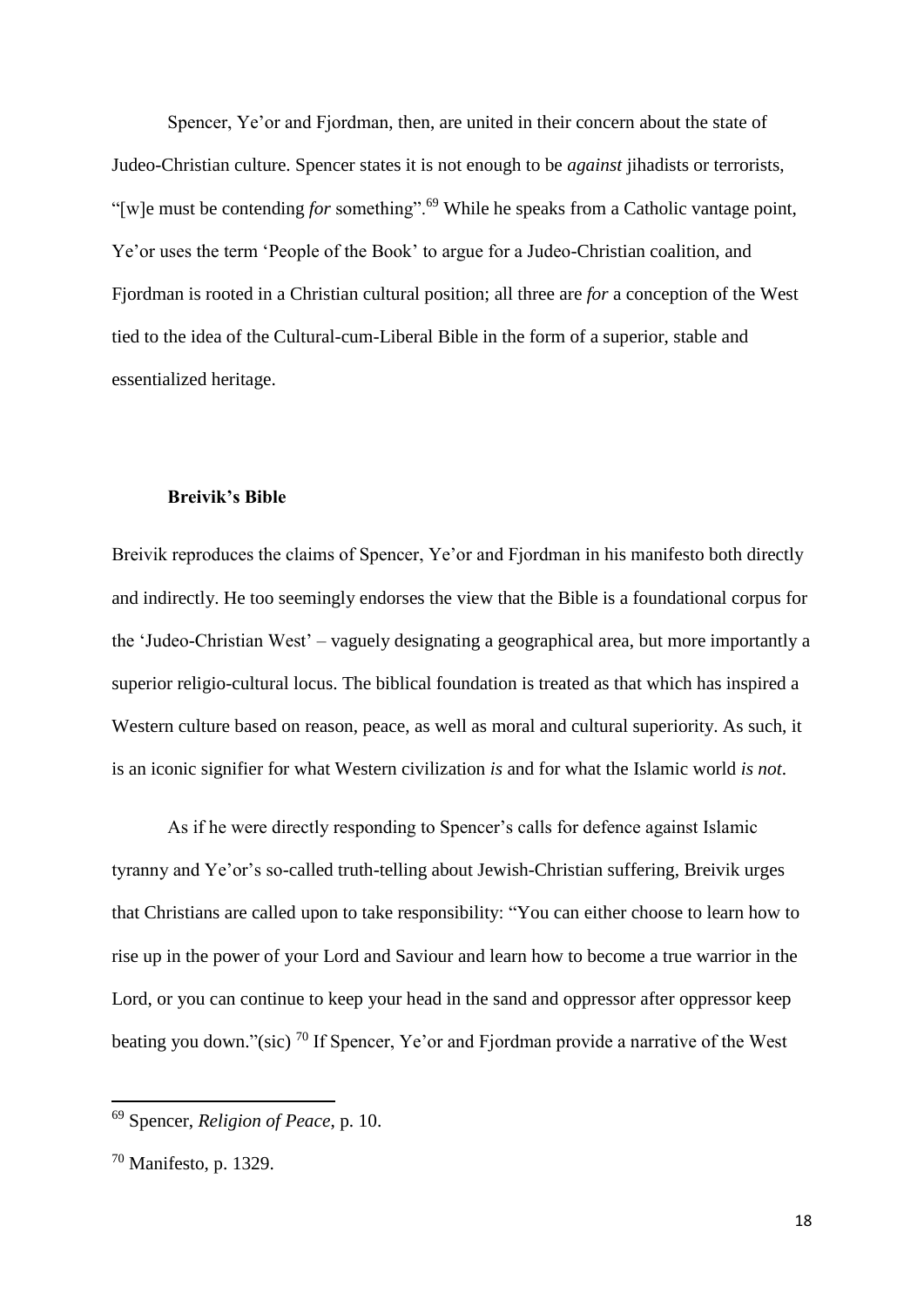under attack from its enemy Islam, then the Bible emerges in Breivik's manifesto as a militant mouthpiece capable of "telling you that God can anoint you with His power whenever that power is going to be needed to take on any kind of enemy or challenge".<sup>71</sup> Every Christian fighter will need "courage and boldness to step out with His power to use it to directly engage with your enemy."<sup>72</sup>

In the manifesto, Breivik cites multiple biblical verses to affirm a Christian justification of the struggle against Islam. He announces: "We should recall Nehemiah, who rebuilt the walls of Jerusalem."<sup>73</sup> He asserts that many passages "talk about war and violence that God approves of, such as David slaying Goliath (1 Samuel 17). Not to mention the fact that God commanded the Israelites to completely destroy everyone and everything in the Promised Land!"<sup>74</sup> By identifying his struggle with the struggle of the 'underdog' David against Goliath, he uses biblical texts to legitimate violence in the face of a 'bigger' evil – adding to the biblical repertoire of Ye'or's worthy 'lamb' against the tyrannous 'lion'.

For Breivik, then, the Bible is far more than a foundational corpus for Western civilization, far more than a symbolic signifier of the so-called abyssal difference between Western civilization and the Islamic world. It has become additionally a motivational corpus, one that 'speaks' to the present in its passages about wars, walls and enemies. What Breivik works with, then, could be called a split Bible. On the one hand, it is a Bible built on the Cultural-cum-Liberal Bible, standing for all that is good about the West in opposition to a supposedly tyrannical Islamic culture. But on the other hand, it is a Bible that can harness its

 $71$  Manifesto, p. 1331.

 $72$  Ibid.

<sup>73</sup> Manifesto, p. 1329, quoting Neh. 4:17-18.

<sup>74</sup> Manifesto, p. 1329.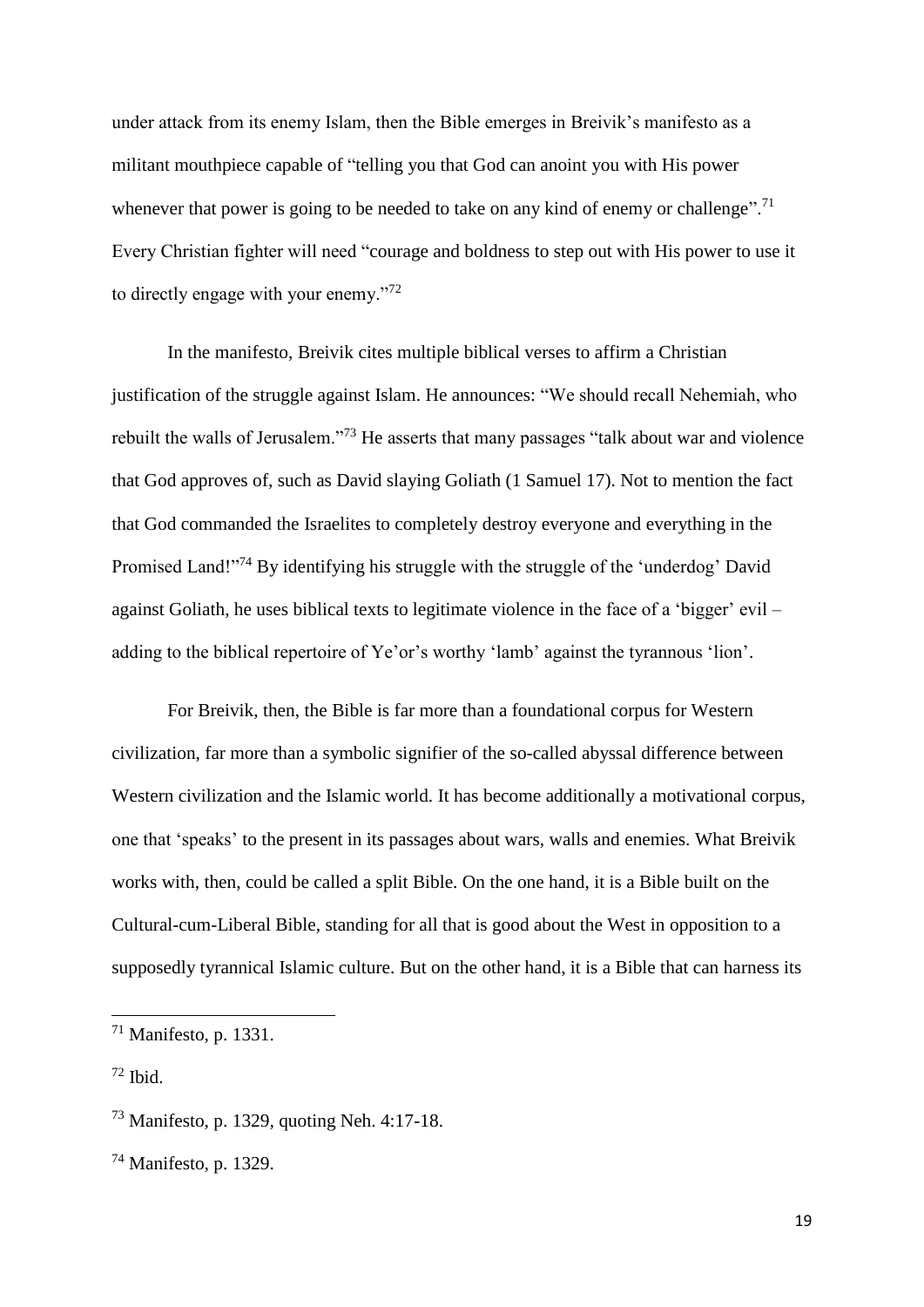powers to promote violent action against old and new enemies. The turn to violence is not merely a strange anomaly forged in the crazed mind of a terrorist. Ironically, it arises out of the Cultural-cum-Liberal Bible. What Sherwood writes about 'Bush's Bible' can be applied to Breivik: "Precisely because it is the repository of all our modern goods, with capital letters (not least, a vague and plastic Liberalism), the Liberal Bible can lend its support to the argument that no sacrifice is too great for democracy – least of all the temporary sacrifice of democracy itself."<sup>75</sup> Naturally, Breivik cannot easily be compared with Bush. Breivik is no believer in democracy, but the idea that no sacrifice is too great to protect what he conceives of as 'Western civilization' and 'Western culture' is palpably present. As an icon of this culture and civilization, the Bible becomes an unquestionably 'good' source, justified as a foundation and authority to stand for the principles and virtues of 'the West'. In this sense, the battle-verses cited in the manifesto are merely further means to save a culture under threat.

Breivik calls for a pre-modern Bible, untouched by the 'evils' of the modern period, although his call is paradoxically based on the modern legacies of the Enlightenment Bible.<sup>76</sup> Breivik's stance on a pre-modern Bible fits neatly within characterisations of religious fundamentalism in the rejection of modernity and secularity as negative forces that have robbed religion of its power and authority.<sup>77</sup> The Church has been "castrated", made impotent

 $\overline{\phantom{a}}$ 

<sup>75</sup> Sherwood, 'Bush's Bible', p. 57.

<sup>76</sup> Manifesto, p. 1140.

<sup>77</sup> See G.A. Almond, R. S. Appleby, and E. Sivan (eds), *Strong Religion: The Rise of Fundamentalisms around the World* (Chicago/London: The University of Chicago Press, 2003).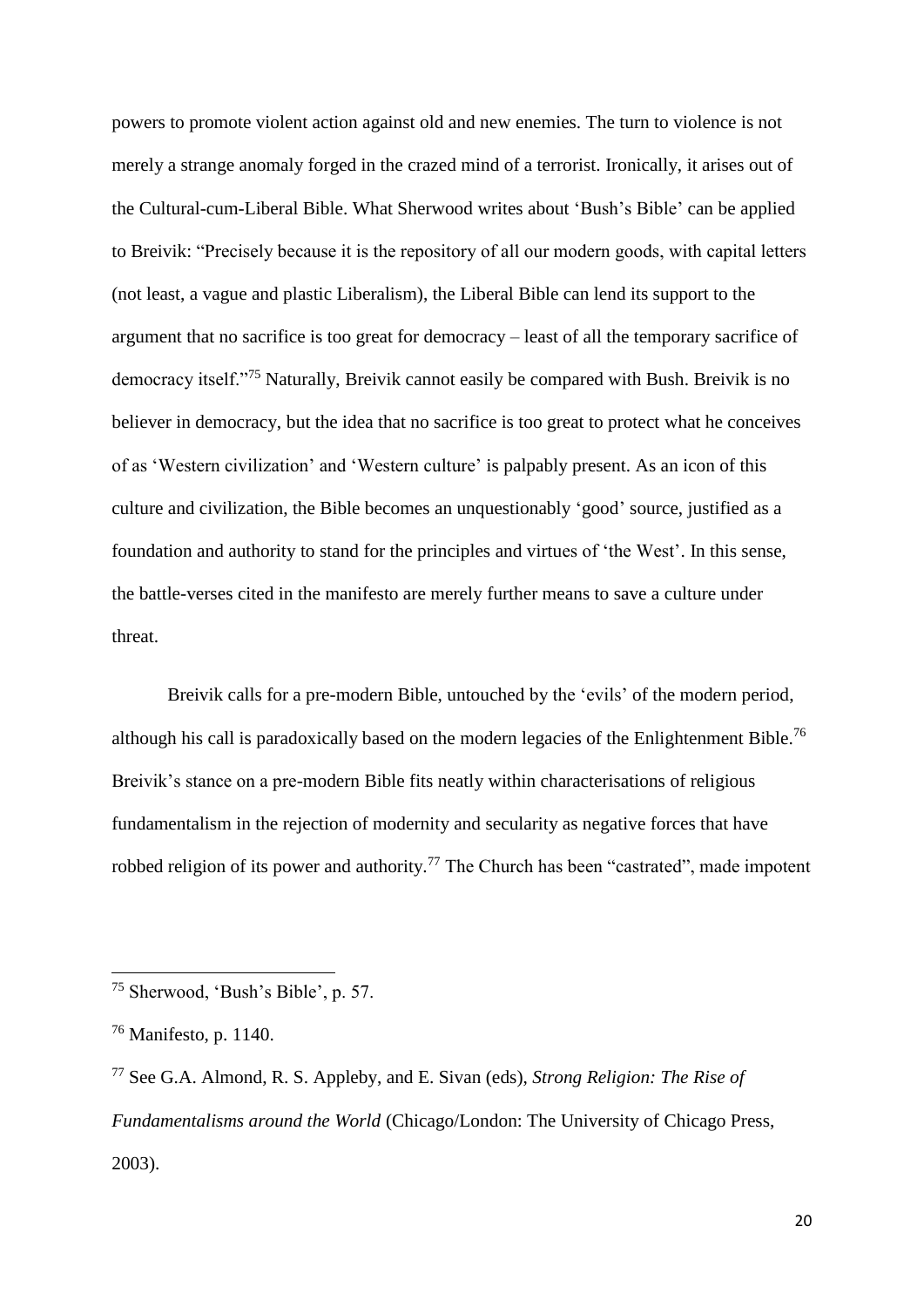and irrelevant; the Bible has been "perverted".<sup>78</sup> Yet the Bible he utilises is a product of that very modernity he decries. As with Fjordman, a "cultural Christendom" is espoused, founded not in belief but in belonging<sup>79</sup>:

If you have a personal relationship with Jesus Christ and God then you are a religious Christian. Myself and many more like me do not necessarily have a personal relationship with Jesus Christ and God. We do however believe in Christianity as a cultural, social, identity and moral platform. This makes us Christian. 80

Breivik ostensibly butts against modern attitudes to the Bible, while clambering to its post-Enlightenment incarnation. He calls for a return to a pre-modern Bible, replete with interpretive authorities, but stands nonetheless firmly within the shadow of the Enlightenment – deeming the Bible Western cultural heritage and a pillar of Western civilization. From there, however, he turns to what Frank Kermode has called "embarrassing literalism".<sup>81</sup> Rather than a contradictory turn away from the Enlightenment we might see this as a hyperrealization of the valorisation of the Bible as icon of 'our' Western culture.

Overall, Breivik's militarisation of Spencer's defence of Christianity in a battle against Islam feeds off a rhetoric that is ostensibly metaphorical but nonetheless urging for

 $79$  Of course it is debatable what sort of belonging, if any, Breivik had. The desire for belonging, and belief in its importance, could be understood in Benedict Anderson's terms as 'imagined community'. B. Anderson, *Imagined Communities: Reflections on the Origin and Spread of Nationalism* (London: Verso: 2006 [1983]).

 $80$  Ibid.

**.** 

<sup>81</sup> F. Kermode, 'Millennium and Apocalypse', in F. Carey (ed), *The Apocalypse and The Shape of Things to Come* (Toronto, Buffalo: University of Toronto Press, 1999), p. 19.

<sup>78</sup> Manifesto, p. 1308.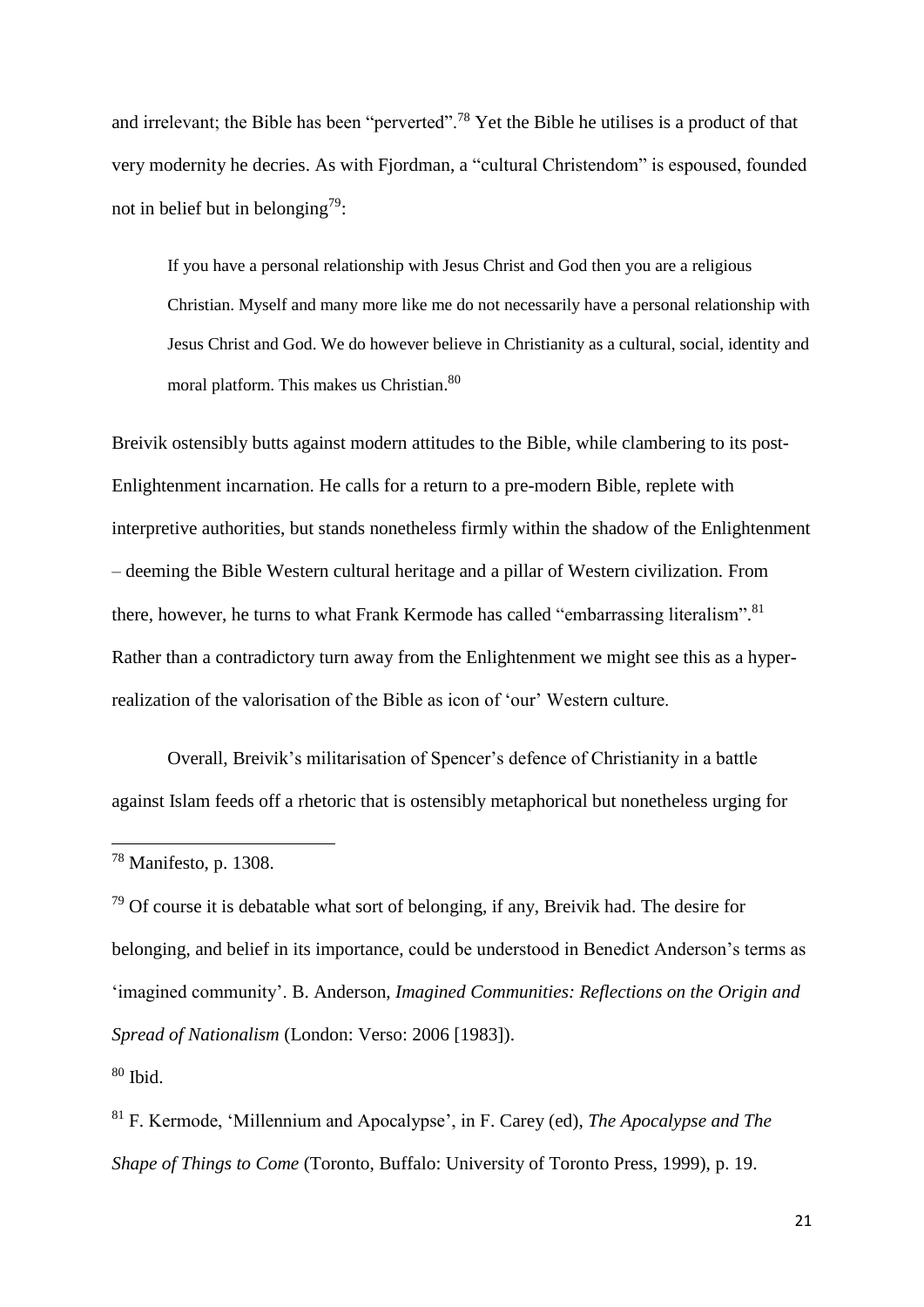battle in the name of a good biblical civilization. It is perhaps not as straightforward as Spencer seems to think to starkly uphold the violent passages in the Qur'an as prescriptive and the biblical ones as merely descriptive. In Breivik's manifesto these analytical distinctions are blurred and the Bible becomes a prestigious *and* prescriptive corpus. Held up as a marker of prestige, signifying a superior Western culture in need of defence, it justifies the fight against the "enemy" of Western "biblical values".<sup>82</sup> Secure in the knowledge of its superiority, this Bible also becomes a prescriptive resource for terror against the enemy. It would seem that where the Bible is essentialized and idealised as a corpus that is uncritically conflated with a Judeo-Christian Western culture, rhetoric about the defence of this culture against its perceived other ceases to be distinguishable as real *or* rhetorical. Violence – sanctioned by the Bible – is necessary against an Islamic other whose religion and scriptures are seen as dangerous, to save a culture based on biblical values. Or, to put it the other way around, the 'good' Judeo-Christian culture – based on peace-loving, democratic biblical values – is threatened by the 'bad' Islamic culture – based on the Qur'an, Hadith and Sharia – and therefore any means available are justified in combatting this threat, including violence. One of these means is the Bible itself.

In his step further, Breivik is, essentially, only guilty of opening the pages of this 'icon' and picking out verses that appear to suit his cause. If the Bible is uncritically taken as the pillar of Western culture and civilization, it is perhaps not so strange that it might be opened up, read, and pillaged, to further serve the so-called cause of the West. In other words, as well as treating it as a foundational corpus, Breivik treats the Bible like he does his ideological heroes, Spencer, Ye'or and Fjordman – as motivational, inspirational, and legitimating his own acts of terror. Having accepted the tenets of Spencer's, Ye'or's and

<sup>82</sup> Manifesto, p. 1146.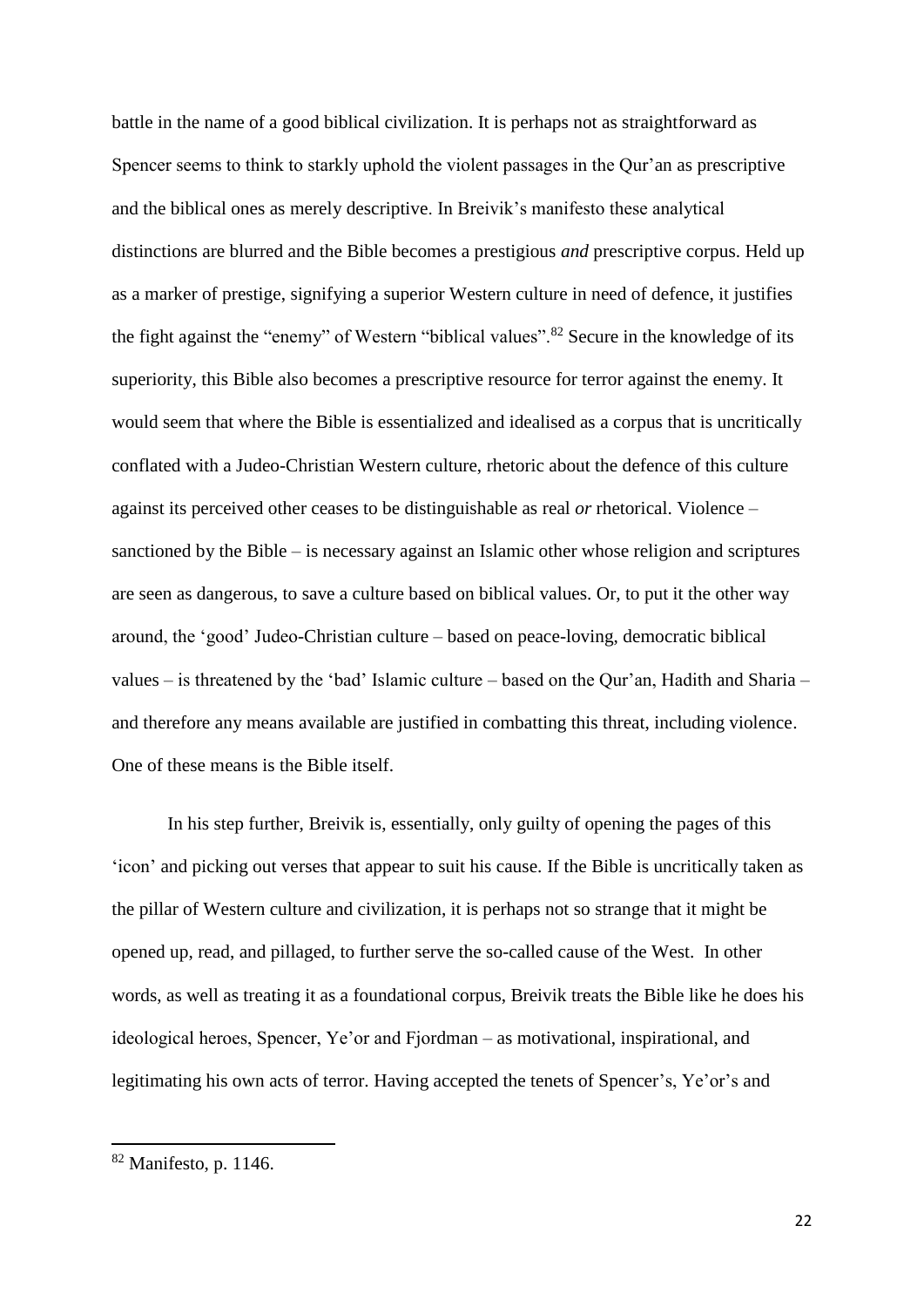Fjordman's writings about the superior biblically founded Western civilization against a tyrannous and imperialistic Islam, the Bible is thus read – or rather rummaged through – uncritically, because it functions metonymically for 'Western civilization' as a stable source of identity *against* a determined enemy. Selective reading is endorsed. Through far-right inflections of the Cultural-cum-Liberal Bible – emphasised as the unequivocal and repressed truth – the Bible is read with an interpretive lens that legitimates xenophobic ideas of cultural-religious belonging and identity. From a foundational corpus, then, the Bible is turned into an authoritative mouthpiece that is cited as inspiration, motivation and legitimation for terrorist action.

#### **Contortions and Complexities**

In this article I have outlined the way in which popular perceptions of the Bible – as Western cultural heritage and liberal-democratic corpus – have become drawn into the ideology of the contemporary far right. In the Eurabia and Counter-Jihad milieu, the Bible is part of the 'we' constructed against an Islamic other –  $a$  'we' that is understood as under threat, in need of defence. What is at stake according to this far-right rhetoric is 'the' Judeo-Christian civilization and culture. Breivik drew on this ideology to explain the 'reasoning' behind his acts of terror in Norway on the 22 of July 2011. As I have discussed, his manifesto uses the writings of Spencer, Ye'or and Fjordman to posit a Bible that motivates for warfare against God's enemies, a God of Christian-cultural-conservative patriots, a God who is a man of war and can thereby legitimate the human men of war who self-style as crusaders and martyrs against Islam.

Although the dominant Cultural-cum-Liberal Bible of the Western world seems antithetical to Breivik's Bibles (and in most ways it is), I have argued that two aspects fuel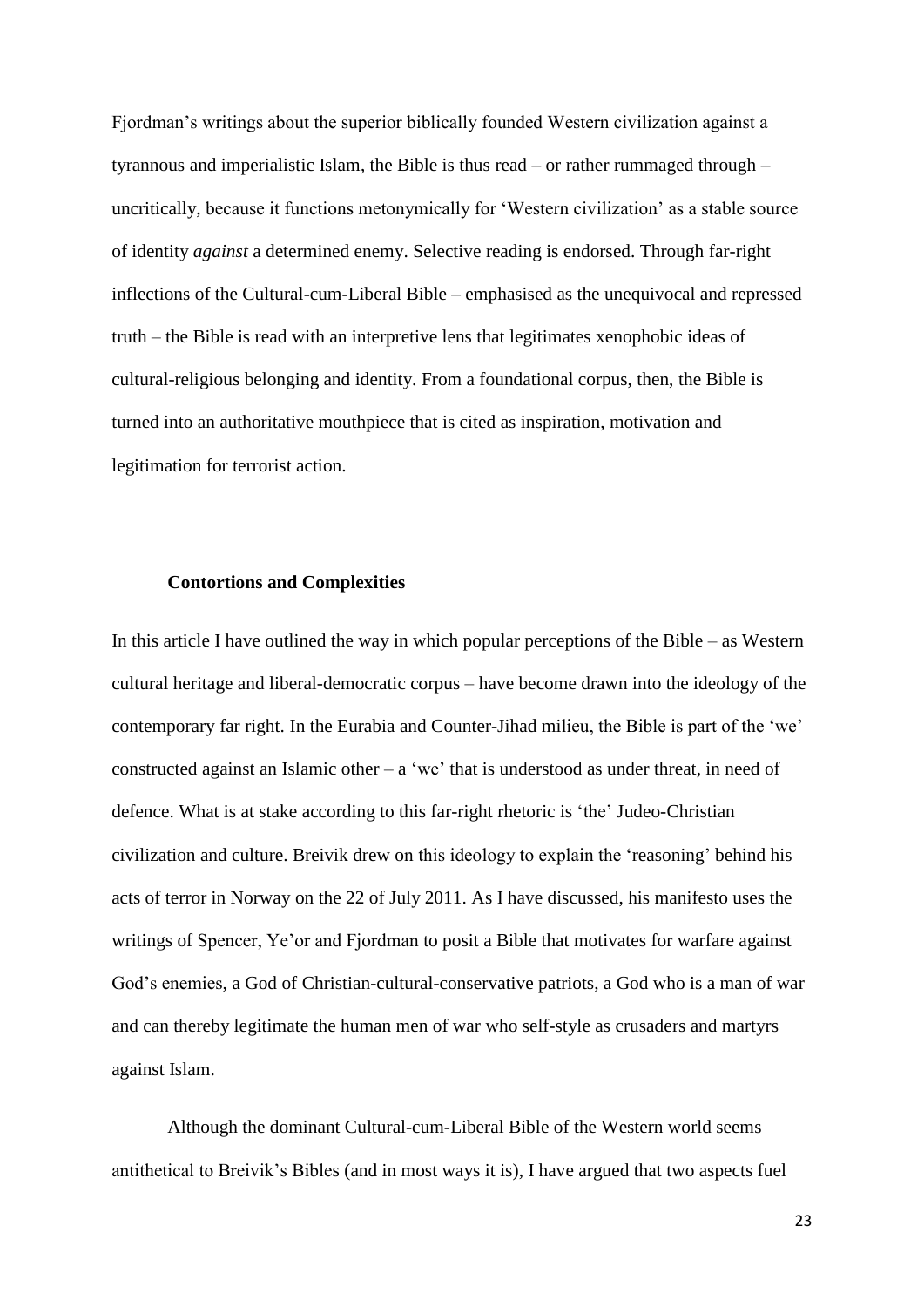Breivik's Far Right Bible. The first is the way in which the Liberal Bible masks its histories and its contingencies. Second, the Cultural Bible is easily tied to 'our' heritage in a way that lends itself to binary distinctions between one scripture-culture and another scripture-culture, where dichotomies between 'good' and 'evil', superiority and inferiority, are close at hand, and where defence can become terror. I am not suggesting that the Cultural-cum-Liberal Bible is a *cause* of Breivik's Far-Right Bible or of his acts of violence. However, in conclusion, I am suggesting that a more critical attention to particular, popular and politicized Scriptures and their history, public image and potential, is necessary to avoid playing into a far-right rhetoric that feeds off discourses of cultural superiority and religious and civilizational antitheses, rooted in popular and unsustainable conceptions of the biblical archive. If there has been a 'deprivatisation' of religion going on, as José Casanova posited in the 90s, then it is expedient to examine how "struggles to define and set the modern boundaries between the private and public spheres, between system and life-world, between legality and morality, between individual and society, between family, civil society, and state, between nations, states, civilizations" are couched in biblical rhetoric and informed by ideas about the Bible.<sup>83</sup> In what ways are "citations from religious traditions fundamental to the structure of language and experience",<sup>84</sup> at times obscured while at other times made intensely visible?

It is not of course the first time that violent passages in the Bible have been used as political currency. Is this simply a case of a "terrorist hermeneutics", in which the devil cites

<sup>83</sup> J. Casanova, *Public Religions in the Modern World* (Chicago and London: University of Chicago Press, 1994), p. 6.

<sup>84</sup> H. de Vries, *Philosophy and the Turn to Religion* (Baltimore and London: John Hopkins University Press, 1999), p. 2.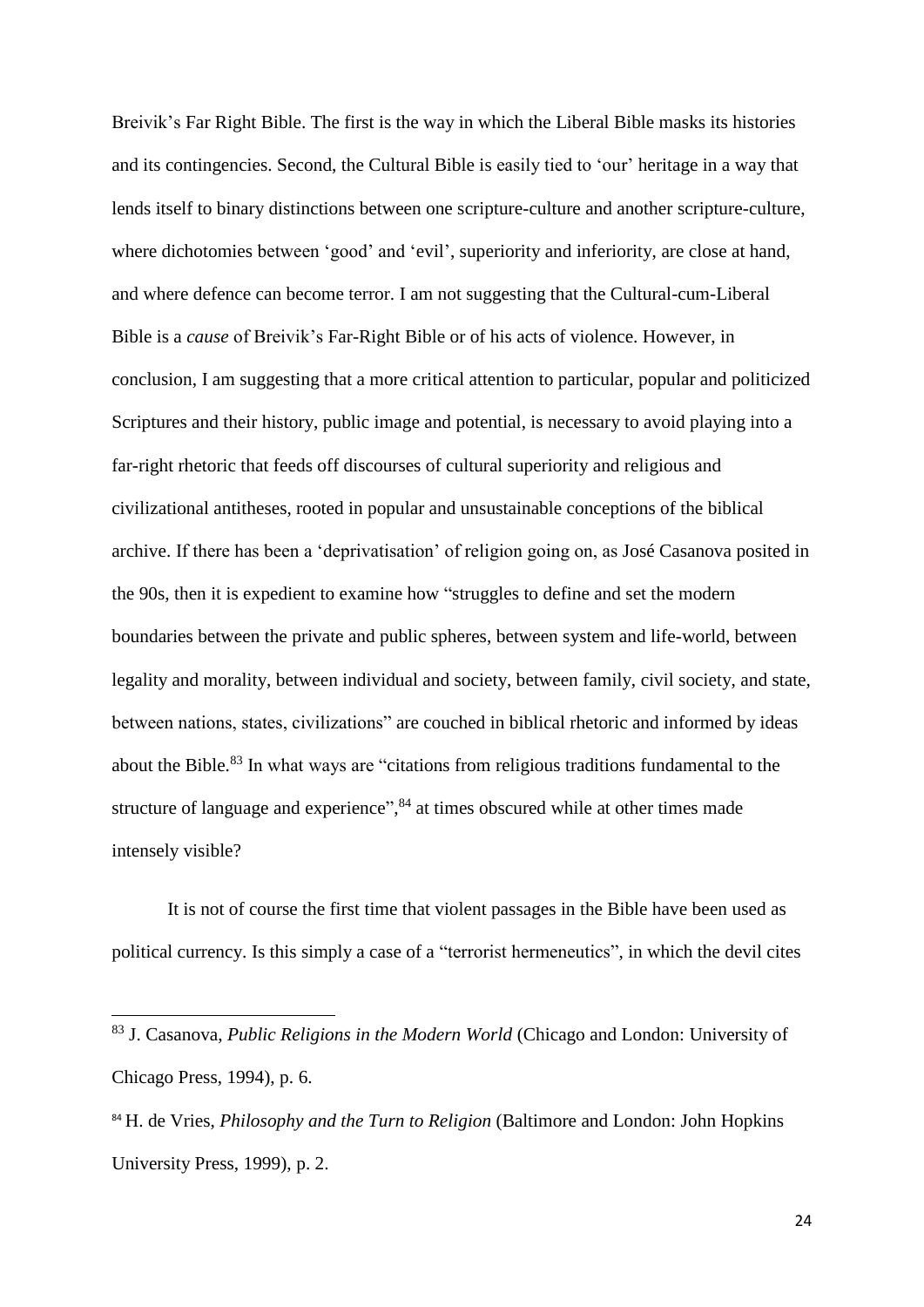Scripture for his purpose, as John Collins puts it?<sup>85</sup> Perhaps terrorism will occur with or without the legitimation of sacred scriptures. But this fails to take account of how "specific books are invested with new auras of legitimacy<sup>36</sup> and how ideological trends might be constructed from a specifically "biblical culture".<sup>87</sup> A particular and pervasive conception of a Judeo-Christian West in opposition to Islam might *spawn* a recourse to scriptural looting that does not simply function as legitimation of violence after the fact, or as empty interchangeable rhetoric. Rather, such scriptural looting might in fact reinforce and radicalise the sense of 'us' versus 'them'. There is, arguably, no benign or innocent locus in the myth of a good biblical-West and a bad Qur'anic-Islam that can be wholly cut off from a *radicalised*  belief in the same myth.

It does not help, however, to simply reaffirm that the Bible contains violent passages, as if a concession to the violence in 'our' scriptures could render scriptural currency altogether void – to be disregarded along with medieval torture instruments as incongruous for modern taste. Scriptural heritage is not simply something we can choose to disregard because it appears unpalatable. For one, a statement like 'the Bible is violent' is almost as misleading as its opposite. Secondly, the "arsenal of symbolic forms, the 'imaginary' of myths and images, of the 'great stories,' sagas and legends, scenes and constellations"<sup>88</sup>

<sup>85</sup> J. J. Collins, 'The Zeal of Phinehas: The Bible and the Legitimation of Violence'*, Journal of Biblical Literature* 122 (2003), 3-21 (3). Collins admits that 'the devil' does not have to work very hard to find biblical precedents for the legitimation of violence.

<sup>86</sup> Sheehan, *The Enlightenment Bible*, p. xi.

<sup>87</sup> Beal, 'The White Supremacist Bible and the Phineas Priesthood', 130.

<sup>88</sup> J. Assman, *Religion and Cultural Memory* (trans. R. Livingstone; California: Stanford University Press, 2006), pp. 7-8.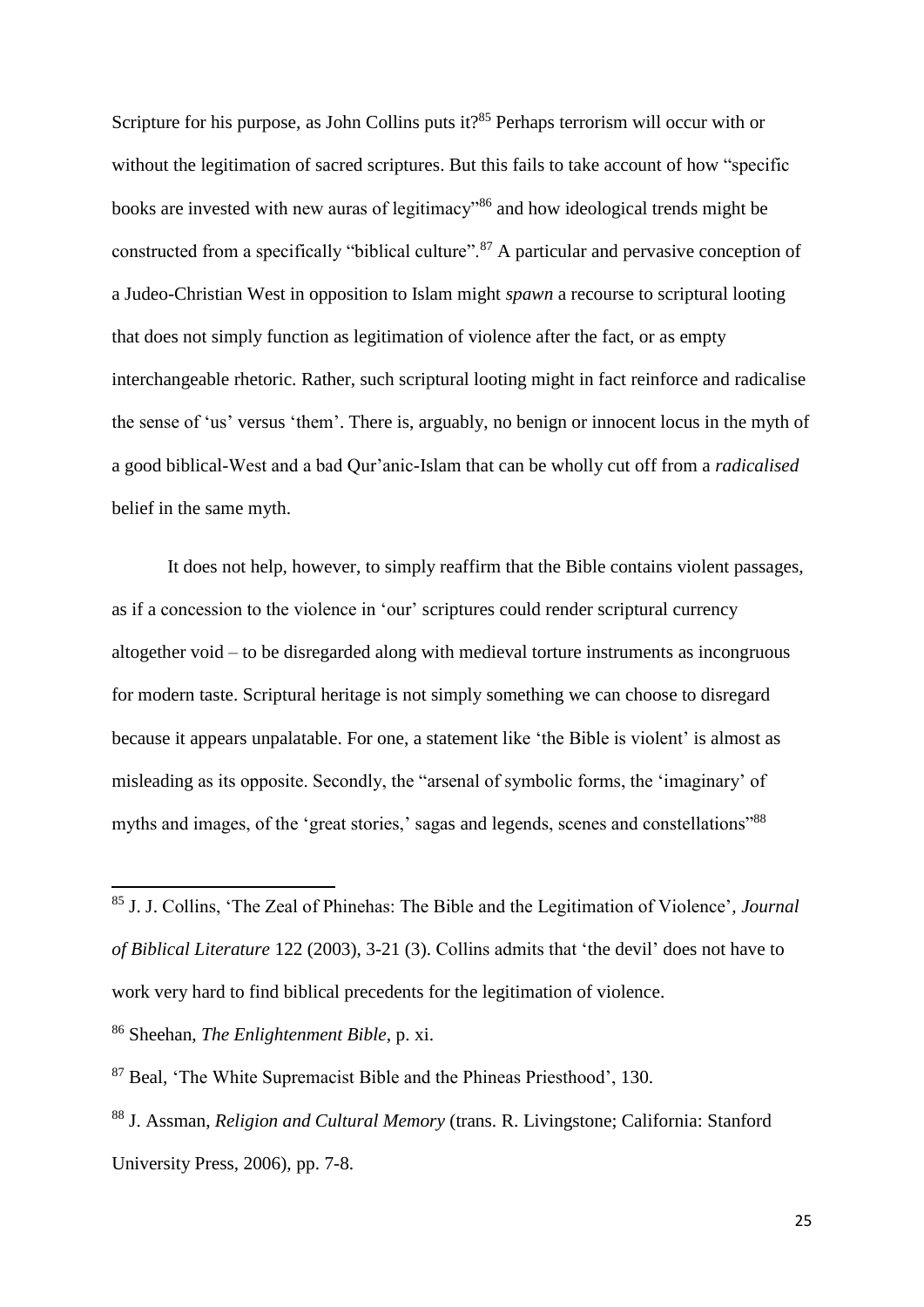found in Scripture is part of a collective and cultural memory that is not always – or even often – conscious. As Hugh Pyper has shown, the Bible has proven itself to be peculiarly given to survival.<sup>89</sup> It is perhaps not surprising, then, if the Bible has been part of anti-slavery as well as pro-slavery campaigns, equality agendas as well as racist, misogynistic and homophobic agendas, interreligious cooperation and interreligious combat. Is Breivik's Far-Right Bible simply something to be expected, then, as a dark underside to the more aesthetically pleasing, ethically palatable and mainstream Bibles?

Whether that is or is not the case, I suggest – perhaps in predictable scholarly fashion – that what is needed is greater attention to the contortions of this chameleon-like corpus. It is crucial that the Bible is seen as varied in terms of its content, and changeable in terms of its interpretation and signification. Attention must be given to its powers, potencies and possibilities as well as its past incarnations and particular local and global histories. A more nuanced public image of the Bible is crucial to display it as a complex archive full of ethical precepts and edifying narratives as well as horrific violence.

Above all, a binary understanding of the Bible must be countered. If the Bible is held up as an alien in the modern, secular world, it becomes an easily appropriated device by those resentful of modernity and secularity: a corpus that 'we' must 'return to' in order to restore a good moral order, a golden age where so-called biblical values reigned. If, however, it is held up as supremely compatible with the Western world, its culture and politics, it all too easily becomes an unread icon used uncritically against whatever enemy is posited as other to the West. The histories of the Bible, its influences on culture and politics, then, must be recognised as continuously negotiated, resisted, adopted, affirmed and negated.

 $\overline{\phantom{a}}$ 

<sup>89</sup> H. Pyper, *An Unsuitable Book: The Bible as Scandalous Text* (Sheffield: Sheffield Phoenix Press, 2006).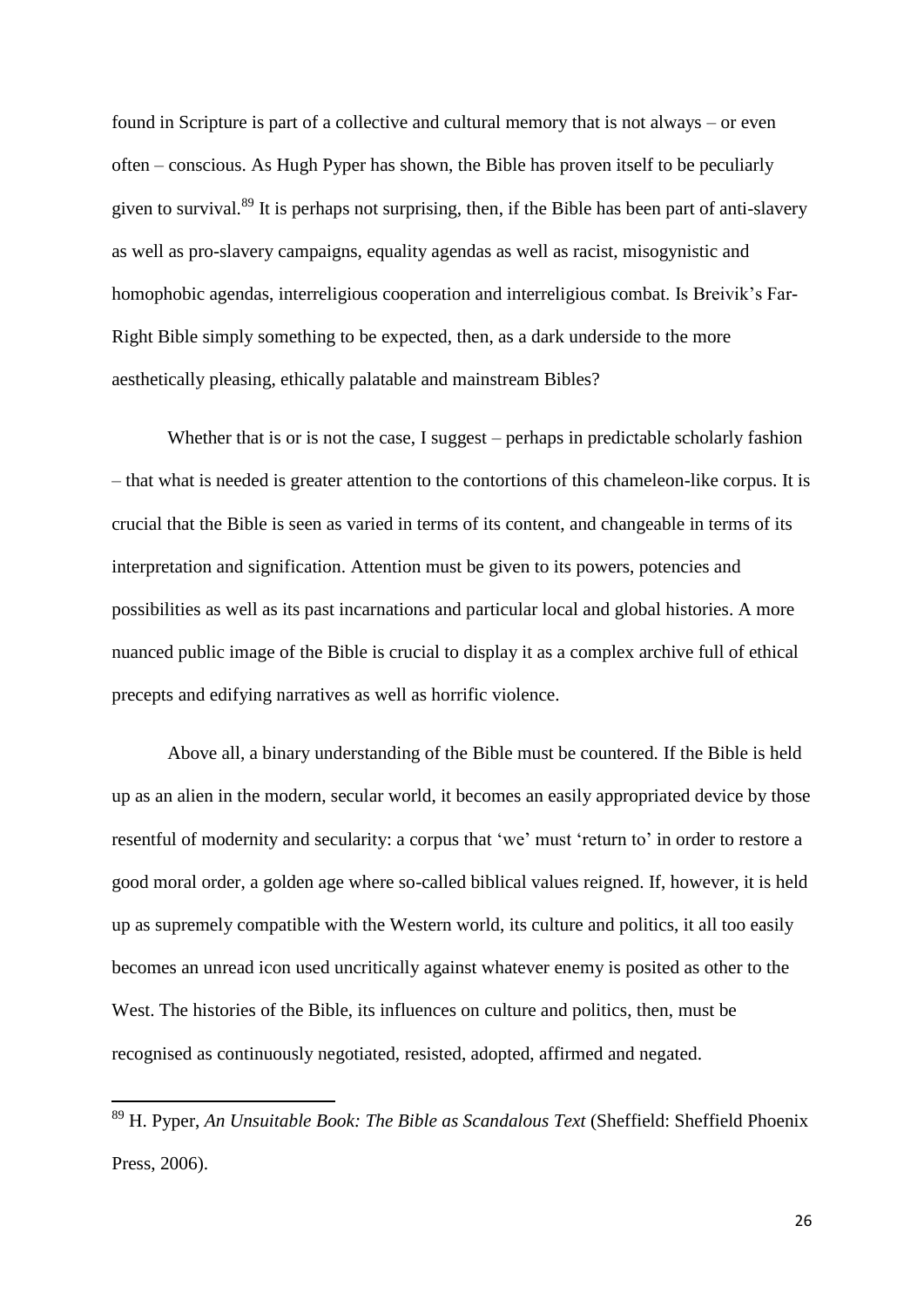### **Bibliography**

Almond, G.A; R. S Appleby, and E. Sivan, *Strong Religion*: *The Rise of Fundamentalisms around the World.* Chicago/London: The University of Chicago Press, 2003.

Anderson, B. *Imagined Communities: Reflections on the Origin and Spread of Nationalism*. London: Verso, 2006 [1983].

Assmann, J. *Religion and Cultural Memory*. Translated by R. Livingstone. California: Stanford University Press, 2006.

Beal, T.K. 'The White Supremacist Bible and the Phineas Priesthood', in J. Bekkenkamp and Y. Sherwood (eds), *Sanctified Aggression: Legacies of Biblical and Post-Biblical Vocabularies of Violence*. London/New York: T&T Clark, 2003.

Berlinerblau, J. *Thumpin'it: The Use and Abuse of the Bible in Today's Presidential Politics.*  Louisville/London: Westminster John Knox Press, 2008.

Casanova, J. *Public Religions in the Modern World*. Chicago and London: University of Chicago Press, 1994.

Castelli, E. *Martyrdom and Memory: Early Christian Culture Making.* New York: Columbia University Press, 2004.

Collins, J. J. 'The Zeal of Phinehas: The Bible and the Legitimation of Violence'*, Journal of Biblical Literature* 122, 2003.

Crossley, J. G. *Harnessing Chaos: The Bible in English Political Discourse since 1968*. Second edition. London: Bloomsbury T&T Clark, 2016.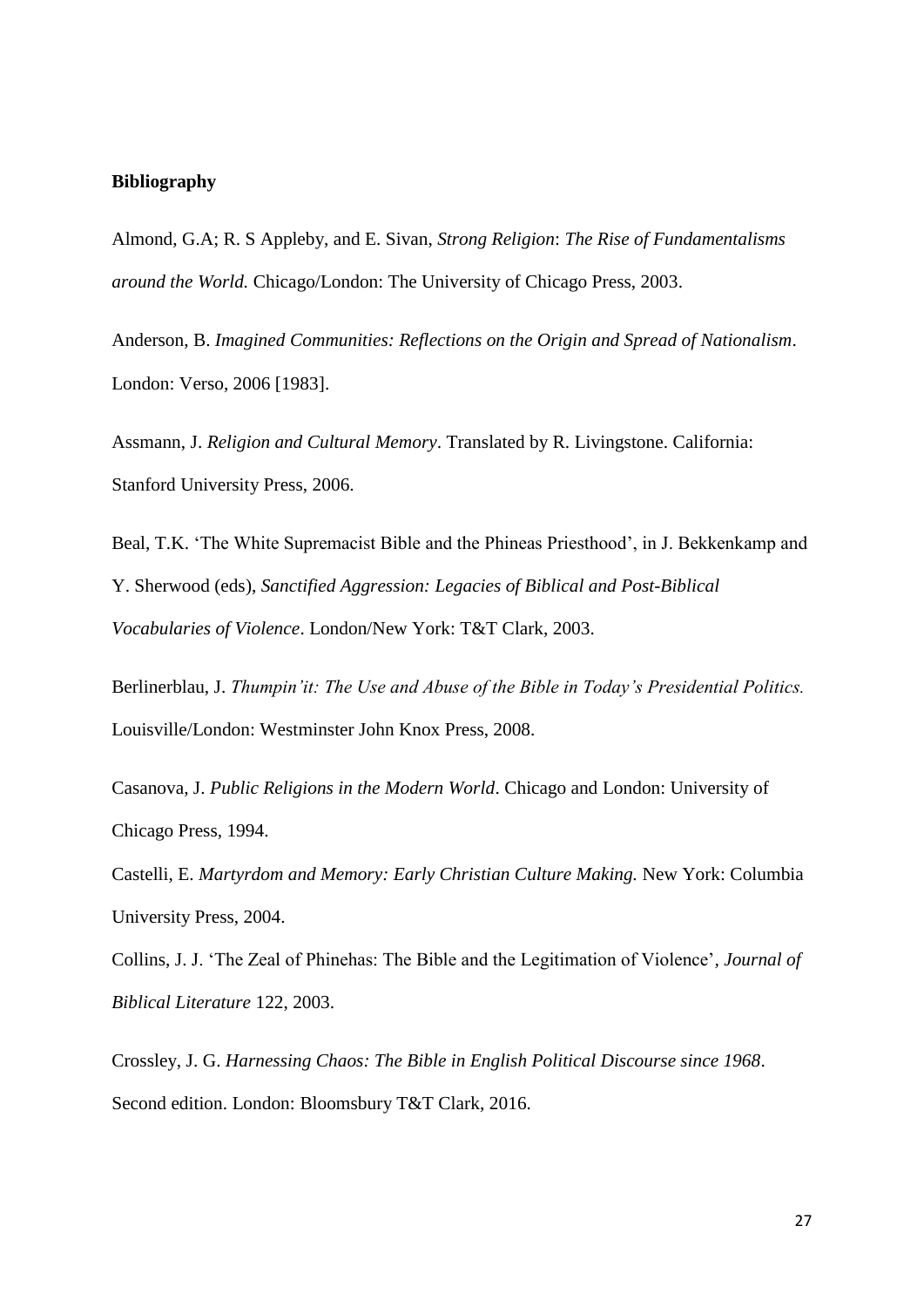'What the Bible Really Means: Biblical Literacy in English Political Discourse', in K. Edwards (ed), *Rethinking Biblical Literacy.* London: Bloomsbury T&T Clark, 2015.

De Vries, H. *Philosophy and the Turn to Religion*. Baltimore and London: John Hopkins University Press, 1999.

Kermode, F. 'Millennium and Apocalypse', in F. Carey (ed), *The Apocalypse and The Shape of Things to Come*. Toronto, Buffalo: University of Toronto Press, 1999.

Pyper, H. *An Unsuitable Book: The Bible as Scandalous Text*. Sheffield: Sheffield Phoenix Press, 2006.

Sheehan, J. *The Enlightenment Bible: Translation, Scholarship, Culture*. Princeton: Princeton University Press, 2013.

Sherwood, Y. 'Bush's Bible as a Liberal Bible (Strange Though That Might Seem)', Postscripts 2.1, 2006. Pp. 47-58.

*Biblical Blaspheming: Trials of the Sacred for a Secular Age.* Cambridge: CUP, 2012.

Spencer, R. *Not Peace but a Sword: the Great Chasm Between Christianity and Islam*. San Diego: Catholic Answers, 2013.

*Religion of Peace? Why Christianity Is and Islam Isn't*. Washington DC: Regnery Publishing, 2007.

Strømmen, Øyvind. *I Hatets Fotspor.* Oslo: Cappelen Damm, 2014.

*Det Mørke Nettet: Om Høyreekstremisme, kontrajihadisme og terror i Europa*. Oslo: Cappelen Damm, 2012.